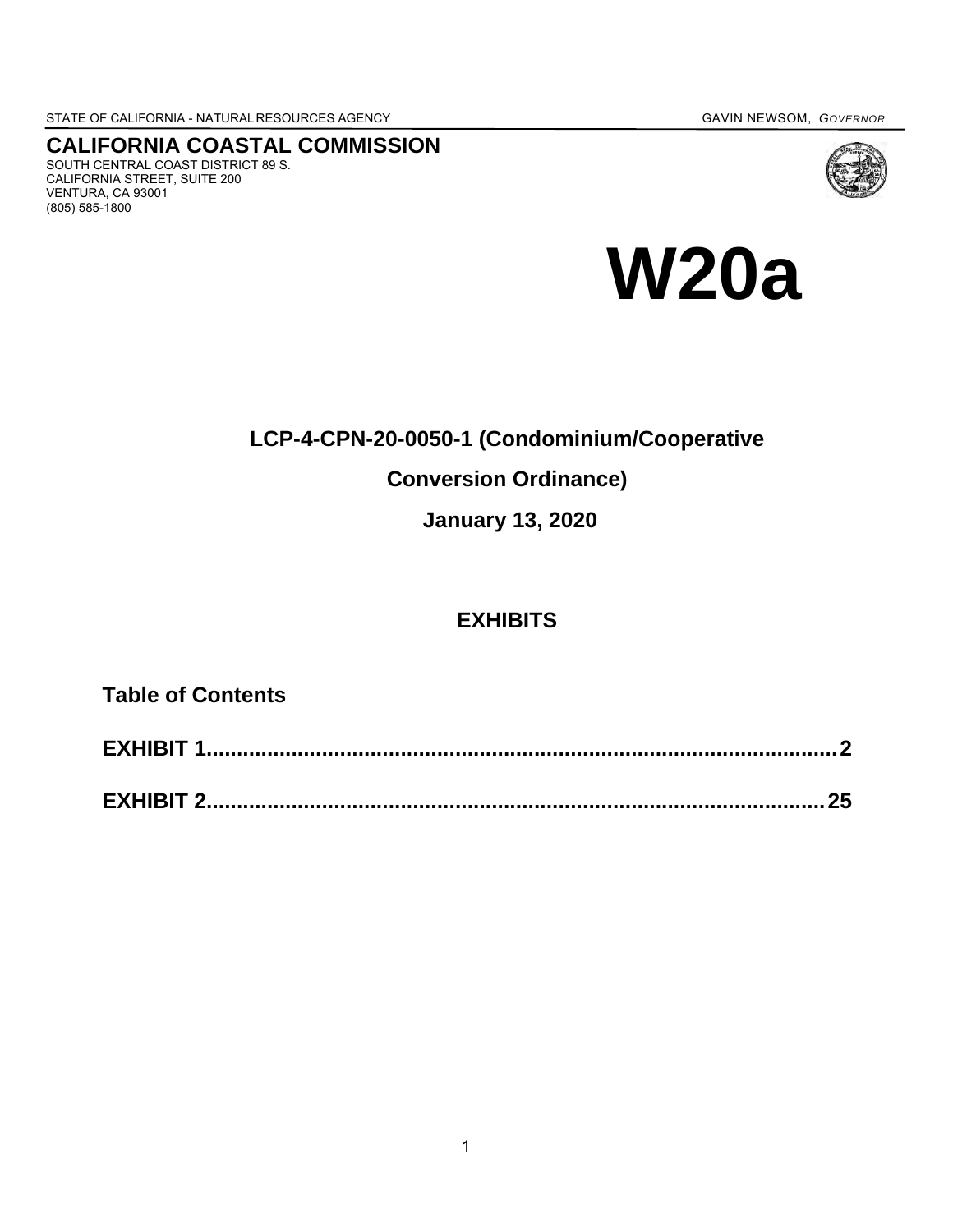### **14.74.010 - Purpose**.

The purpose of this Chapter is to establish criteria for the Conversion of existing multiple unit rental apartment housing to Condominiums, Community Apartments-and, Stock Cooperatives, and Cooperative Apartments, as defined in this Chapter. The need for these criteria is based on the following findings:

A. Opportunities for affordable housing for persons of Low and Moderate Income are becoming increasingly scarce.

B. The availability of workforce housing that accommodates local residents across the income spectrum cannot keep up with demand, making it difficult to attract and retain employees for employers and businesses within the city.

C. B. Existing rental housing stock in the city, which is in limited supply, provides a substantial portion of the housing opportunities for the local workforce as well as for Low and Moderate Income households. Thus, the existing rental stock needs to be preserved.

D. C. Conversion of rental apartment units to cooperative/condominiums often results in the displacement of Low and Moderate Income households and that mitigation of such action is desirable and consistent with the policies set forth in the city's general plan and local coastal **planprogram**.

E. <del>D.</del> Conversion of rental units to condominiums, community apartments or stock cooperatives, is a potential means of providing home ownership opportunities for households who cannot afford a detached single-family home.

F.  $E_{\text{H}}$  There is a need to ensure that converted housing achieves high quality appearance and safety and is consistent with all applicable city codes and ordinances. (Ord. 315 § 1 (part), 1981)

## **14.74.020 - Definitions**.

-"Affordable housing" means a dwelling unit which is affordable to low or moderate income households as follows: The following terms, as used in this Chapter, shall be defined as follows:

a. Such a unit is capable of being rented by a low income household if the monthly rental cost does not exceed twenty-five percent (25%) of the gross monthly household income of the renter and is capable of being rented by a moderate income household if the monthly rental cost does not exceed thirty percent (30%) of the gross monthly income of the renter.

b. Such a unit is capable of being purchased by a low or moderate income household if the total purchase price of the unit does not exceed two and one-half (2 ½) times the annual income of the low or moderate income purchaser for whom the unit is intended to provide a housing opportunity.

A. 2. "Apartment" shall be as defined in the state Uniform Building Codecity's zoning ordinance as it shall be amended from time to time. Apartments shall exclude Accessory Dwelling Units (ADUs).

3. "Community apartment" means an estate in real property consisting of an undivided interest in land coupled with the right to exclusive occupancy of the apartment located thereon.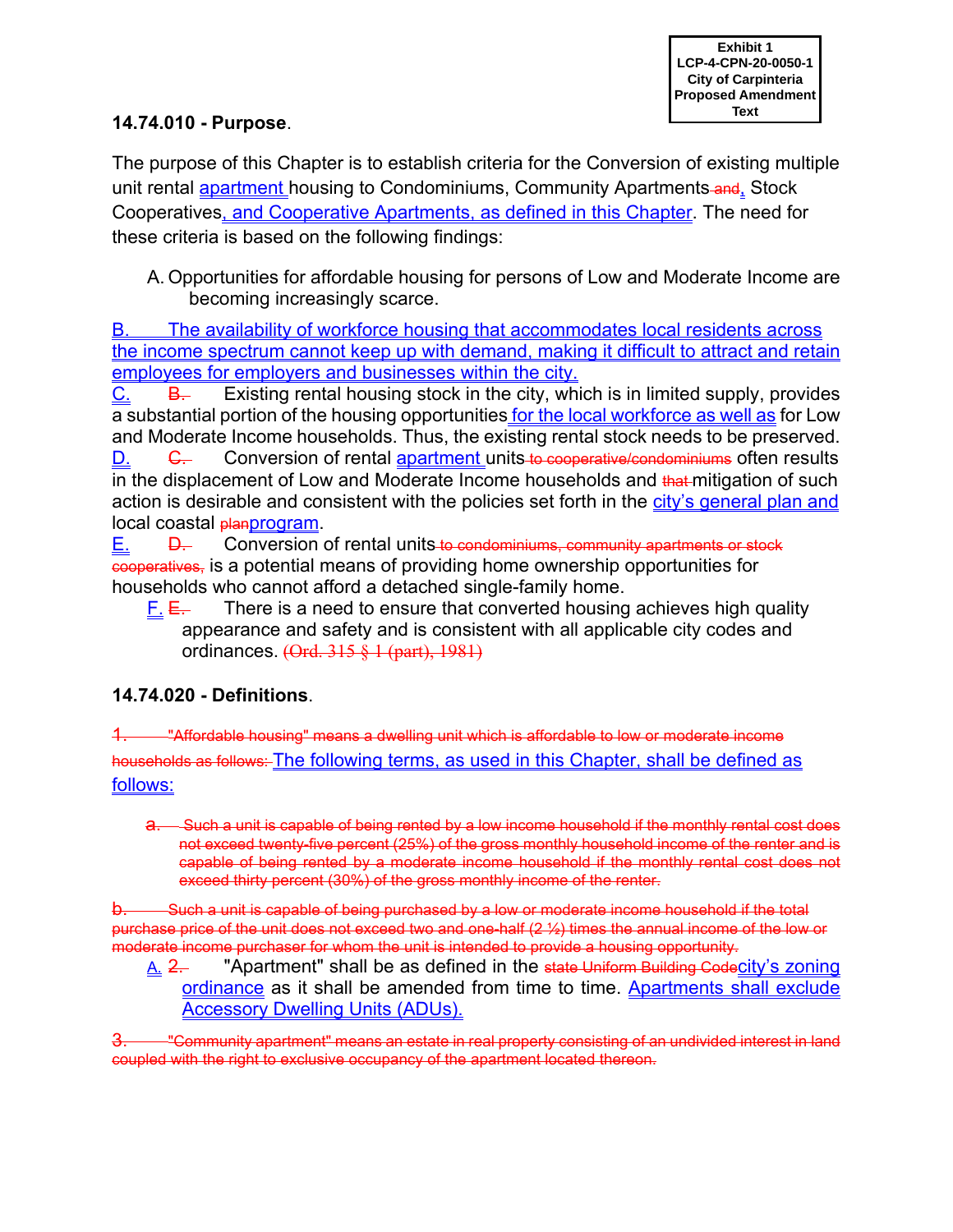- B. "Applicant" means the owner or subdivider with a controlling interest in the proposed Conversion project, or representative thereof, and any successors in interest.
- $\underline{C.4}$ . "Conversion" means a proposed change in the type of ownership of a parcel of land containing two or more Apartments, together with the existing attached structures, to any one of the following, regardless of the present or prior use of such land and structures and of whether substantial improvements have been made to such structures. The provisions of this chapter shall apply to conversion to any of the following: a:

"Condominium development, a " as defined in Section 783 of the Civil Code;

"Community Apartment Project<del>, a stock cooperative or membership association.</del>" as defined in Section 4105 of the Civil Code;

3. "Stock Cooperative" as defined in Section 11003.2 of the Business & Professions Code;

> 4. 5. "Condominium" means an estate in real property consisting of an undivided interest in common in a portion of a parcel of real property together with a separate interest in air space in a residential, industrial, or commercial building or such real property, such as an apartment, office, or store. A condominium may include, in addition, a separate interest in other portions of such real property. Such estate may, with respect to the duration of its enjoyment, be either: (1) an estate of inheritance or perpetual estate, (2) an estate for life, or (3) an estate for years, such as a leasehold or subleasehold. "Cooperative Apartment," defined as a project of more than four (4) units in which an undivided interest in land is coupled with the exclusive right of occupancy of any dwelling unit located thereon, whether or not such right is contained in the form of a written or oral agreement, when such right does not appear on the face of the deed. Such ownership encompasses tenancies-in-common (Civil Code section 685).

"Handicapped" means a household in which the primary wage earner suffers from an orthopedic disability impairing his or her ability to obtain employment, or a single person with such physical disability where the person requires special care facilities in the home. "Handicapped" also includes a family in which the head of household suffers from a development disability or mental disorder which would render him or her eligible to participate in programs of rehabilitation or social services conducted by or on behalf of a public agency, or a single person with such developmental disability or mental disorder.

D."Elderly" means individuals sixty-two (62) years of age or older.

E. "Eligible Tenant" means any tenant not purchasing a unit within the project who is a resident of the property on the date that notice of intent to convert is given pursuant to Section 14.74.060 of this Chapter. An eligible tenant also must not be subject to just cause for eviction under state law following the date notice of intent to convert is given pursuant to Section 14.74.060 of this Chapter until such time rental and relocation assistance is due.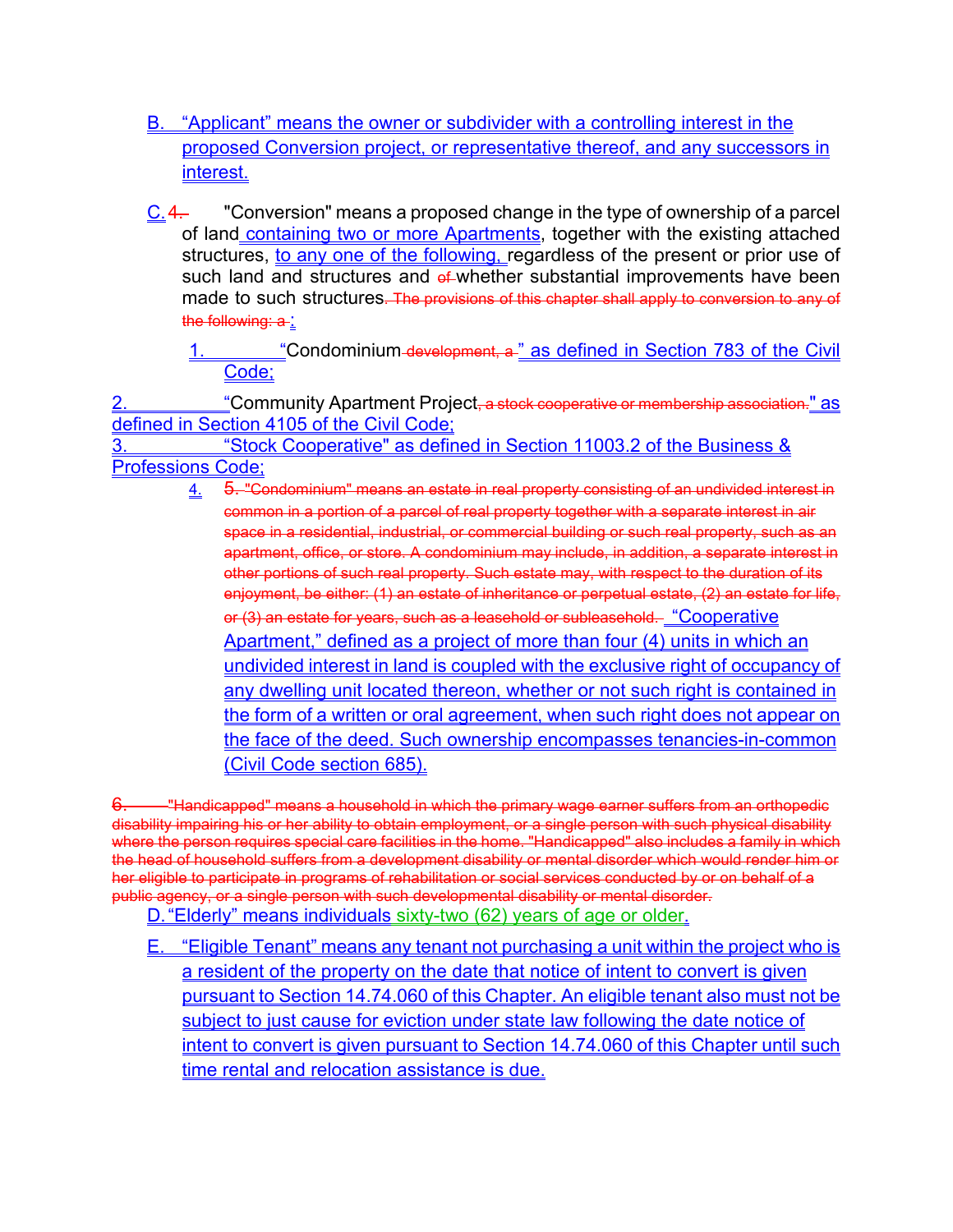F. "Handicapped" or "Disabled" means the same as defined in Section 50072 of the California Health and Safety Code or Section 223 of the United States Social **Security Act.** 

 $G<sub>1</sub>$  7. "Low Income-household" means a tenant or household that earns eighty percent (80%) or below of the county or SMSA median incomearea median income (AMI) applicable to Santa Barbara County, adjusted for family size as published and annually updated by the United States Department of Housing and Urban Development.

8. "Wedian income" means the median family income as established annually by HUD for the county and updated on an annual basis.

 $\Omega$ 

H. "Moderate Income household" means a tenant or household that earns more than eighty percent (80%), but not more than one hundred twenty percent, of the county or SMSA median income.

10. "Stock cooperative" means a corporation which is formed or availed of primarily for the purpose of holding title to, either in fee simple or for a term of years, improved real property. All or substantially all of the shareholders of such corporation must receive a right of exclusive occupancy in a portion of the real property, title to which is held by the corporation, which right of occupancy is transferable only concurrently with the transfer of the share or shares of stock in the corporation held by the persons having such right of occupancy.

11. "Limited equity housing cooperative" is as defined in Section 33007.5 of the California Health and Safety Code. (120%), of the area median income (AMI) applicable to Santa Barbara County, adjusted for family size as published and annually updated by the United States Department of Housing and Urban Development.

- I. "Special Category" means an Eligible Tenant, as defined in this Chapter, who falls within one or more of the following categories:
	- 1. "Elderly" as defined in this Section;

| "Handicapped" as defined in this Section:                     |
|---------------------------------------------------------------|
| "Low Income" or "Very Low Income" as defined in this Section; |
|                                                               |

"Moderate Income," as defined in this Section; or

"Single Head of Household," meaning an unmarried person residing with and primarily responsible for one or more dependent children.

"Very low income" means a household whose income does not exceed fifty percent (50%) of the area median income (AMI) applicable to Santa Barbara County, adjusted for family size as published and annually updated by the United States Department of Housing and Urban Development.

(Ord. 315 § 1 (part), 1981)

## **14.74.030 -** Permit required—Exemptions**General Requirements.**

1.

A. Permit required. A condominium conversion permit, as approved by the planning commission or the city council on appeal and issued by the community development department, shall be required prior to the conversion of existing dwelling units to a condominium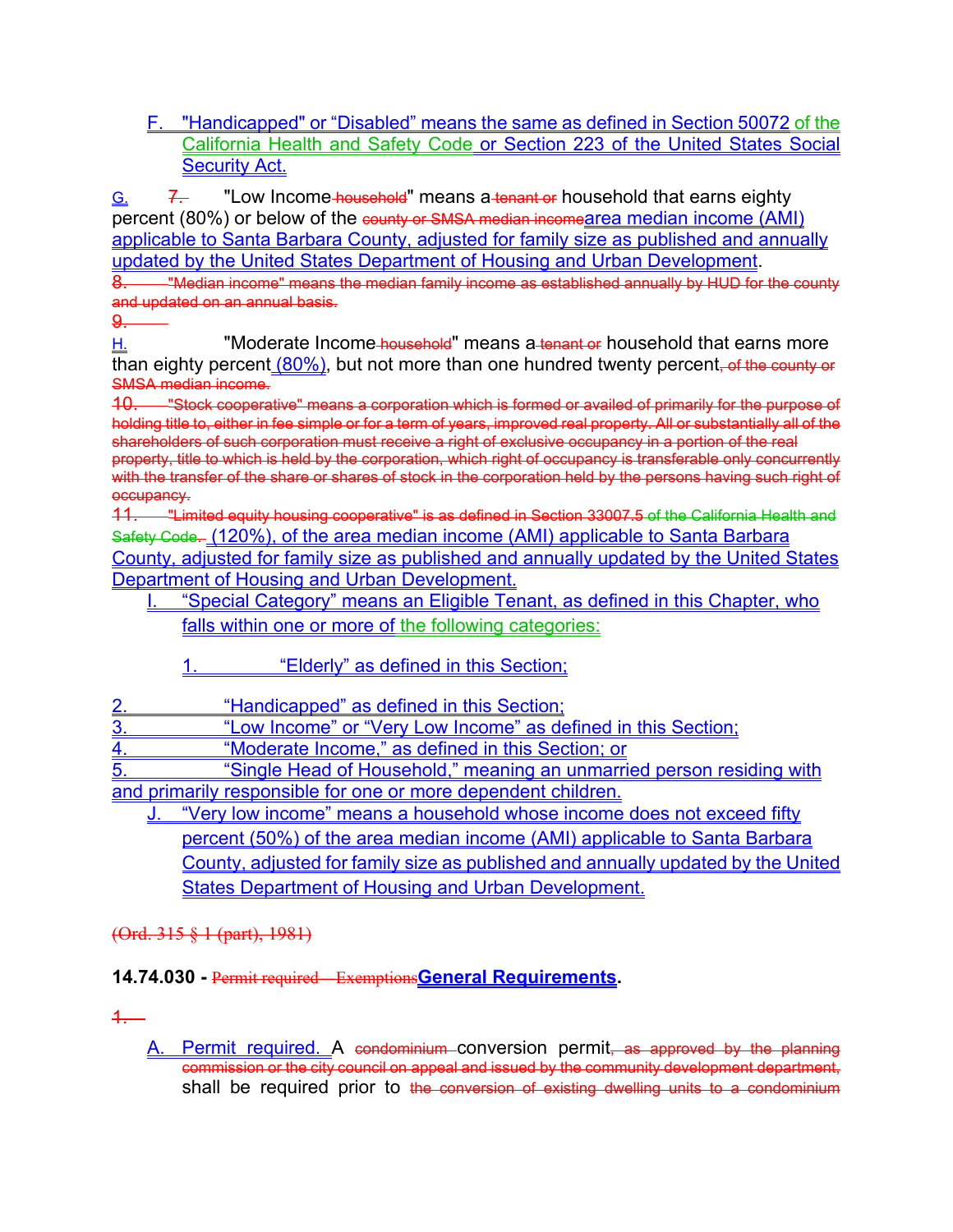subdivision, community apartment or stock cooperative by any person, firm, corporation, partnership or other entity. any Conversion.

B. Where permitted. Conversion projects may be allowed in and shall conform to the requirements of any zone in which multifamily housing is permissible, subject to the requirements of this Chapter.

C. 2. The provisions of this chapterWhere applicable, all other requirements and procedures of state law and the city's Code, including its subdivision ordinance found at Title 16, shall-not apply to Conversions-to non or limited equity housing cooperatives for low-to-moderate income residents.

(Ord. 315 § 1 (part), 1981) **14.74.040 - Application** submittal **requirements.**

- A. Application contents. Application for a conversion permit shall be made on forms provided by the city and shall include the following information:
	- 1. Applications for conversion of rental apartments units shall not be accepted when: A list of all consultants proposed to be involved with the project, or a statement that none are proposed to be involved;
- a. The vacancy factor for available apartment units in the city is less than five percent as determined by the community development department; or

The number of converted units in the city, as a proportion of the total number of apartments, exceeds fifteen percent.

- 2. Applications may be accepted for review if all the following findings can be made by the community development department at the time the application is submitted:
	- a. The conversion as proposed will not result in relocation or displacement of any tenant for a period of not less than two years from the date of approval of the conversion; and

b. Each and every unit proposed for conversion shall be acquired for personal living purposes (as contrasted with investment and speculation) by the tenant living in such unit at the time the application is approved; and

- c. Unit(s) to be converted shall meet current health and safety, building and zoning codes.
- 3. For those applications that are accepted, the applicant/subdivider shall provide the city with the following information necessary to evaluate the proposed conversion:
	- 2. **a.** A tentative tract or parcel map;
		- a. Tentative tract map. A tentative tract map shall be required for all Conversions resulting in five or more Condominiums, Community Apartments, or Stock Cooperative units, unless an exception under the Subdivision Map Act or Title 16 of this Code applies. In the case of an exception, a parcel map shall be required.

b. A development plan in conformance with the applicable provisions of the city's zoning ordinance; Parcel map. Where a tentative tract map is not required, Applicant shall submit a parcel map, except as provided in Section 14.74.040 (A)(2)(c).

c. A physical elements report in conformance with the provisions of Section 14.74.070; No map shall be required for a Conversion to a Cooperative Apartment.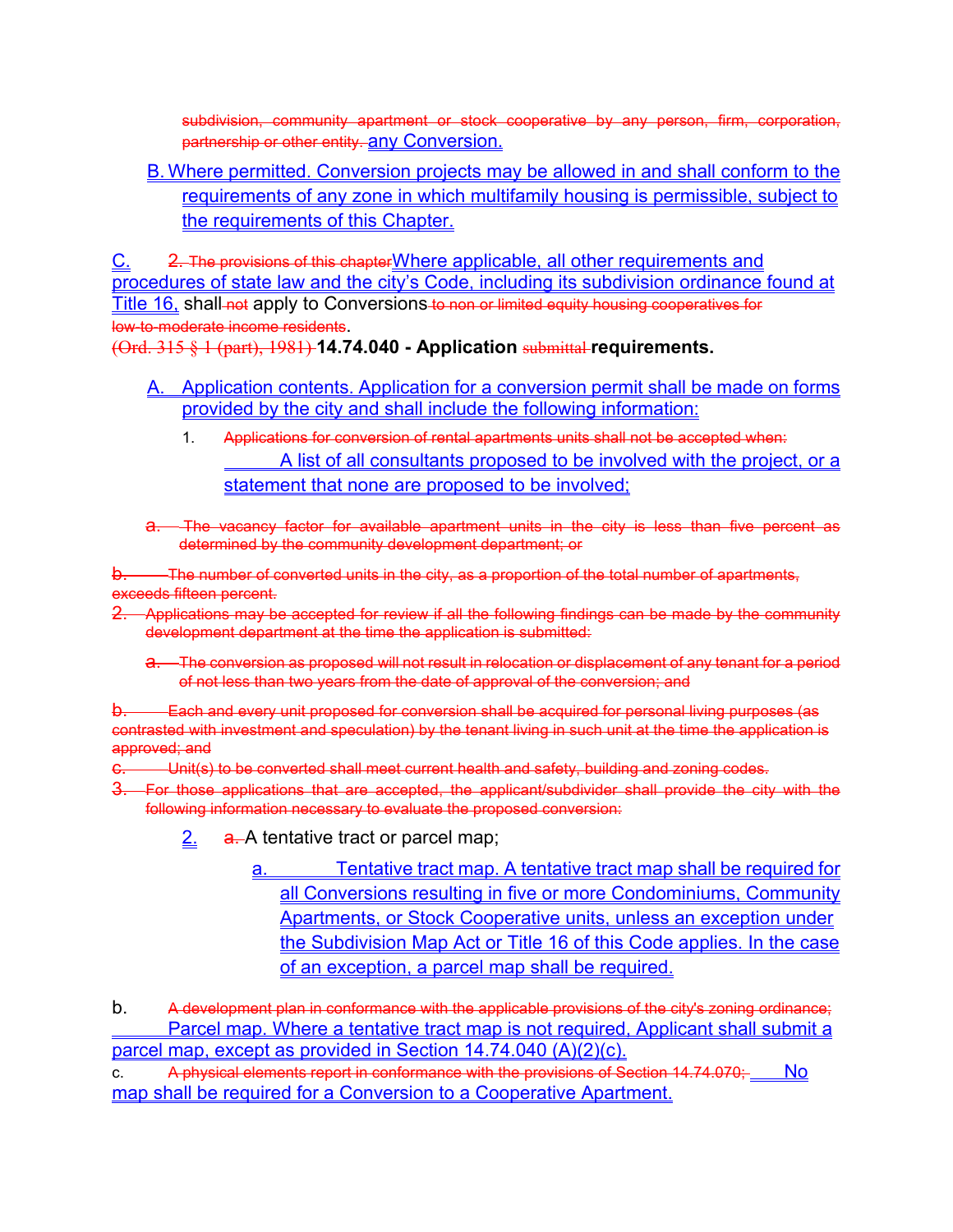Tenant information in conformance with the provisions of Section 14.74.080;

An affidavit attesting to the accuracy of all submitted material;

-Documents adequate to the description and the assessment of the prior two years history of tenancy.

3. A Development Plan, if applicable, in conformance with Chapter 14.68 of this Code;

4. The final form of the physical elements report and other documents shall be approved by the community development director. The reports in their acceptable form shall remain on file with the community development department for review by any interested persons. The reports shall be referenced in the subdivision report to the planning commission. A Coastal Development Permit, if applicable, in conformance with the city's certified local coastal program;

5. Provision of parking in accordance with the standards in Chapter 14.54 of this Code.

6. Description of sales information including, but not limited to, anticipated range of sales prices of individual dwelling units or shares based on information known at the time of application; anticipated terms of sale to existing tenants and Special Category tenants; incentives for tenants and Special Category tenants to purchase dwelling units; and the number of tenants that have expressed interest in purchasing their dwelling unit. 7. A rental history report detailing:

a. The size, in square footage, of the building and each unit;

The name and address of each current tenant;

The current rental rates and the rates for the prior twenty-four months (24) for each unit, including any rental incentive(s) provided to tenants;

d. A complete list of the number and type of Special Category tenants for each unit presently residing in the project and over the preceding twenty-four (24) months; Identification of tenants receiving federal or state rent subsidies; and,

f. The number of evictions over the preceding twenty-four (24) months.

8. Tenant relocation plan.

a. At a minimum, the tenant relocation plan shall include the following:

> 1. Current information on available apartments of comparable size, quality and price within a twenty (20) mile radius of the building to be converted;

2. A description of the feasibility of providing all or a portion of the converted units for sale to Low and Moderate Income households;

A description of the feasibility of not converting a portion of the total units to retain them for rental occupancy; and,

> 4. A calculation of the total amount of the relocation and rental assistance due in accordance with Section 14.74.090, Subsections C. and D.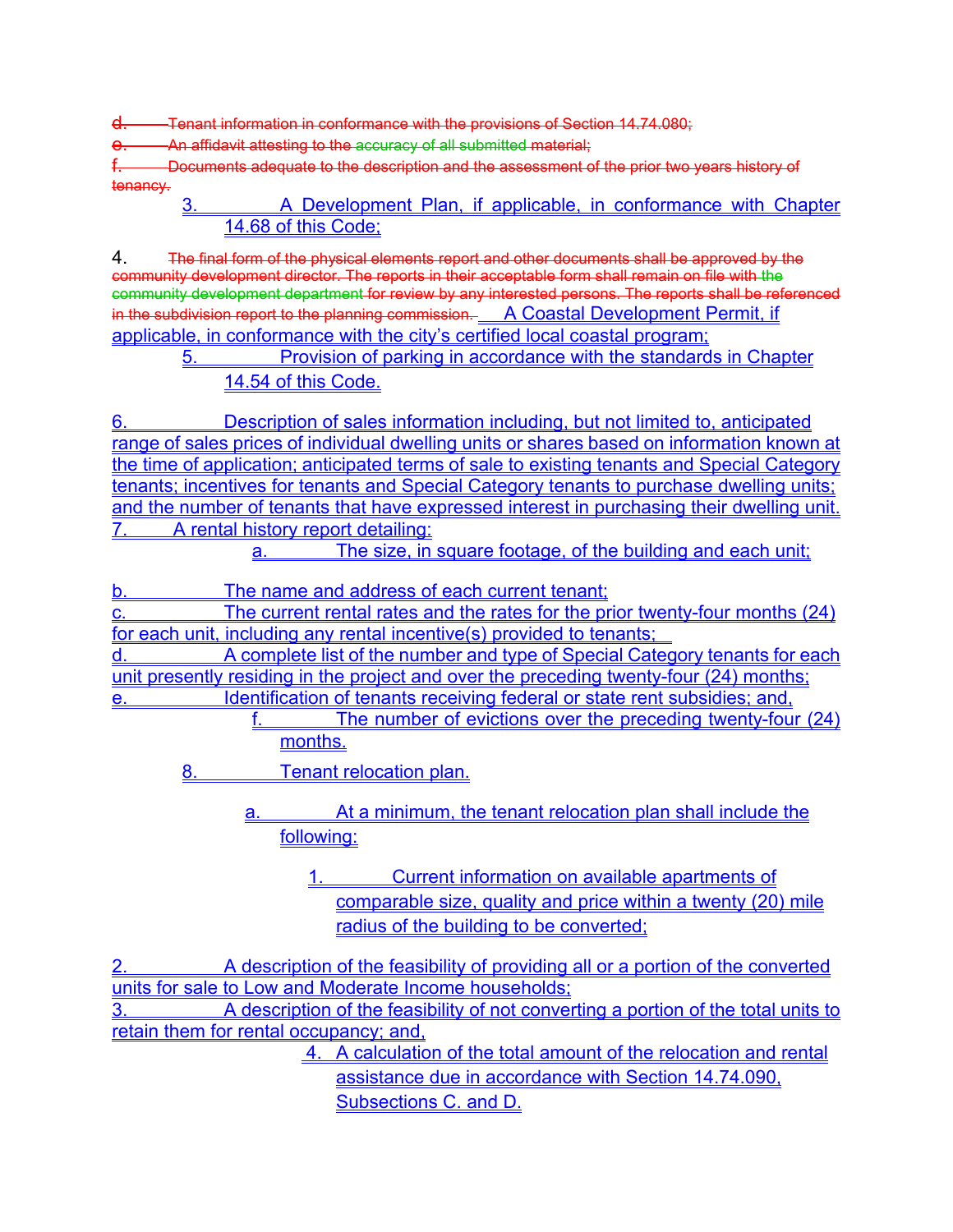b. If the Applicant seeks a waiver or reduction in rental or relocation assistance pursuant to Section 14.74.090.F., application for the same is due at the time the tenant relocation plan is submitted.

**c.** The approved tenant relocation plan shall be incorporated into the conditions of approval on the project and shall be provided to each tenant in the project within five (5) days of approval of the conversion permit.

9. Tenant surveys.

a. The Applicant shall provide a survey to each tenant on a form provided by the city, with an envelope, postage prepaid, addressed to the community development department. The affected tenants shall have no less than thirty (30) days from the postmark date of certified mailing to complete the survey.

The survey shall ask the tenants to indicate identity; unit number; length of tenancy; rent; rent incentives, if any; identification as a Special Category tenant, if applicable; rent subsidies, if any; how long the tenant had planned to continue living in the building; knowledge of available alternative housing acceptable to tenant; interest in purchasing the unit within the price range estimated for the project; and the extent of tenant's approval in principle of the conversion.

c. The completed survey results shall be confidential, but may be disclosed to those individuals, including Applicant, as is deemed appropriate and necessary to accomplish the purposes of this Chapter or as required by law.

The survey results shall be anonymized for presentation to the relevant hearing body, which will use the information to make a determination on a request for a waiver or reduction in rental or relocation assistance, if any, and may be one factor the hearing body considers in approving the conversion permit. A tenant may decline to provide the information requested; however, the hearing body's determination of the reasonableness of the Applicant's request for a waiver or reduction in assistance shall be based on the responses to the tenant surveys, and the level or elements of assistance in an individual case may be limited or eliminated based on a tenant's verified refusal to provide information necessary to make a determination.

10. An inclusionary housing plan in conformance with Chapter 14.75 of this Code, if applicable;

11. Any additional information deemed necessary by the community development director, planning commission, or city council for proper evaluation of the project and/or imposition of conditions of approval in accordance with the purposes, intent and requirements of this Chapter, the general plan, local coastal program, or any specific plan in effect at the time of application for Conversion.

12. The application shall be supported by a declaration under penalty of perjury as to the truth and accuracy of all submitted materials.

(Ord. 435 § 1, 1999: Ord. 315 § 1 (part), 1981)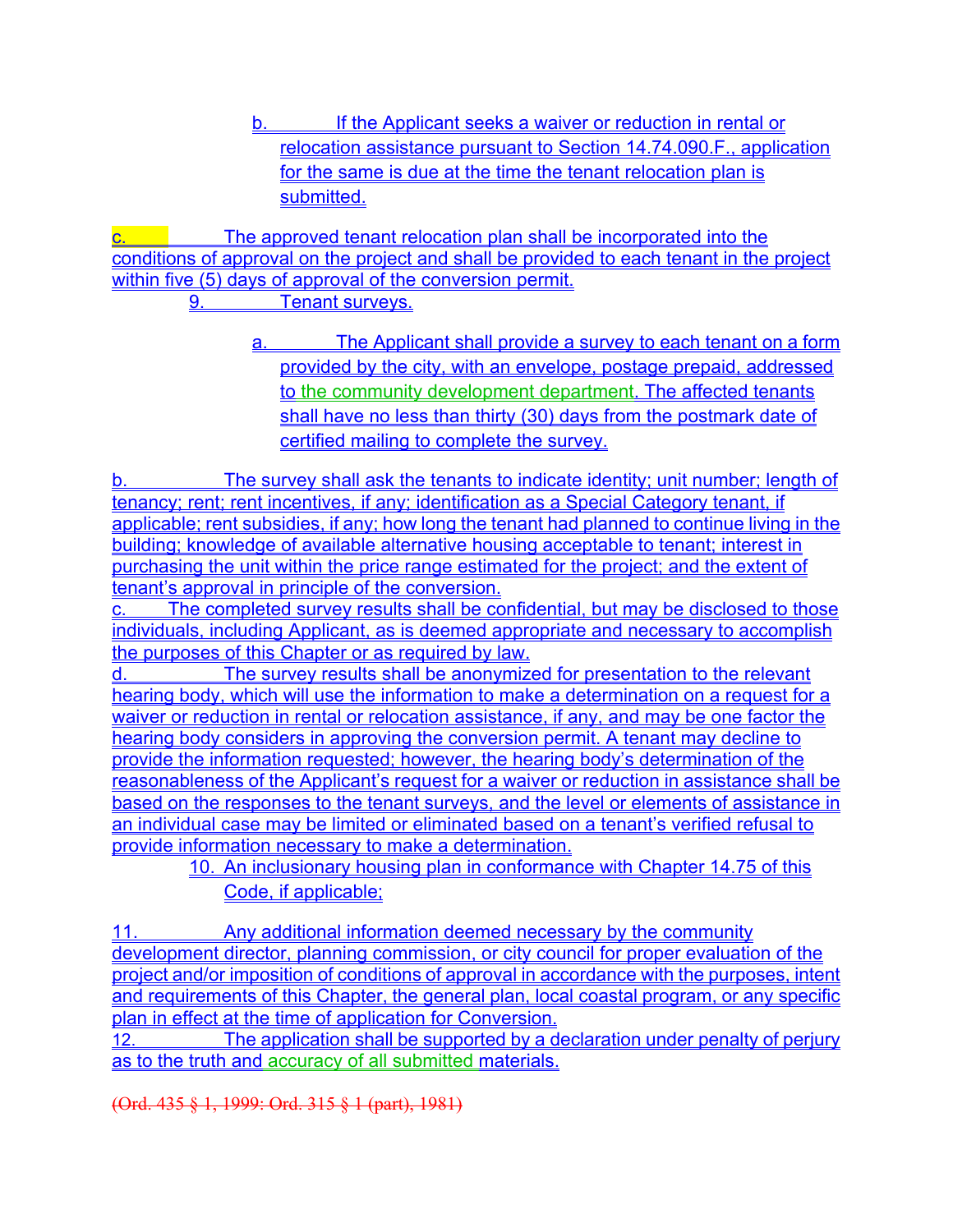**14.74.050** - Conditions for approval. **– Reserved.**

1. Tenant Notification.

#### **14.74.060 - Notices.**

A. Notice of intent to convert.

#### 1. Notice to city and current tenants.

a. Notification of Hearing on Tentative Map (and Development Plan). Not less than ten calendar days prior to the public hearing on the tentative map, the applicant shall give all tenants of the building(s) proposed for conversion a written notice in nontechnical language in both English and Spanish. Evidence of delivery (i.e., tenant signature, certified mail receipt) shall be submitted to In addition to compliance with the notice provisions in the Subdivision Map Act and/or Title 16 of this Code, if applicable, at least sixty (60) days prior to filing an application to convert with the community development department. Such notice shall indicate: that the subdivider intends to convert the building; the date and location of the public hearing; the steps and actions the subdivider and others, including governmental agencies, will or must take in order for the building to be converted. Such notice shall further specify that:-, the Applicant shall provide the city and all tenants of the property to be converted, individually and in a nontechnical comprehensible writing, with the following information:

#### 1. A general description of the proposed Conversion;

2. The name of the current owner and Applicant and how such person(s) can be contacted;

3. The anticipated schedule for Conversion;

4. A copy of Chapter 14.74 of the Carpinteria Municipal Code;

5. Notification of the tenant's ninety (90) day right of first refusal to purchase the unit he or she is renting, or applicable share, pursuant to Section 14.74.090(B) upon issuance of a final public report from the Department of Real Estate, or in the case of a Cooperative Apartment, upon the effective date of the conversion permit;

The right to receive notice of intent to convert prior to termination of tenancy due to the Conversion;

7. A description of the Applicant's plans for relocation and rental assistance for Eligible Tenants and Special Category tenants;

8. Notification of the tenant's right to receive notice of all public hearings, and the right to appear and be heard at such hearings;

> $\frac{9}{2}$  (1) The tenant will shall be permitted to terminate any lease or rental agreement without penalty upon notifying the subdivider in writing thirty (30) days in advance prior written notice of such termination.;

10. (2) No existing tenant's rent will The economic terms of the tenant's tenancy, including, but not limited to, rent and utilities allowance, shall not be increased from the level that existed one monththirty (30) days prior to issuance of the date of application for a tentative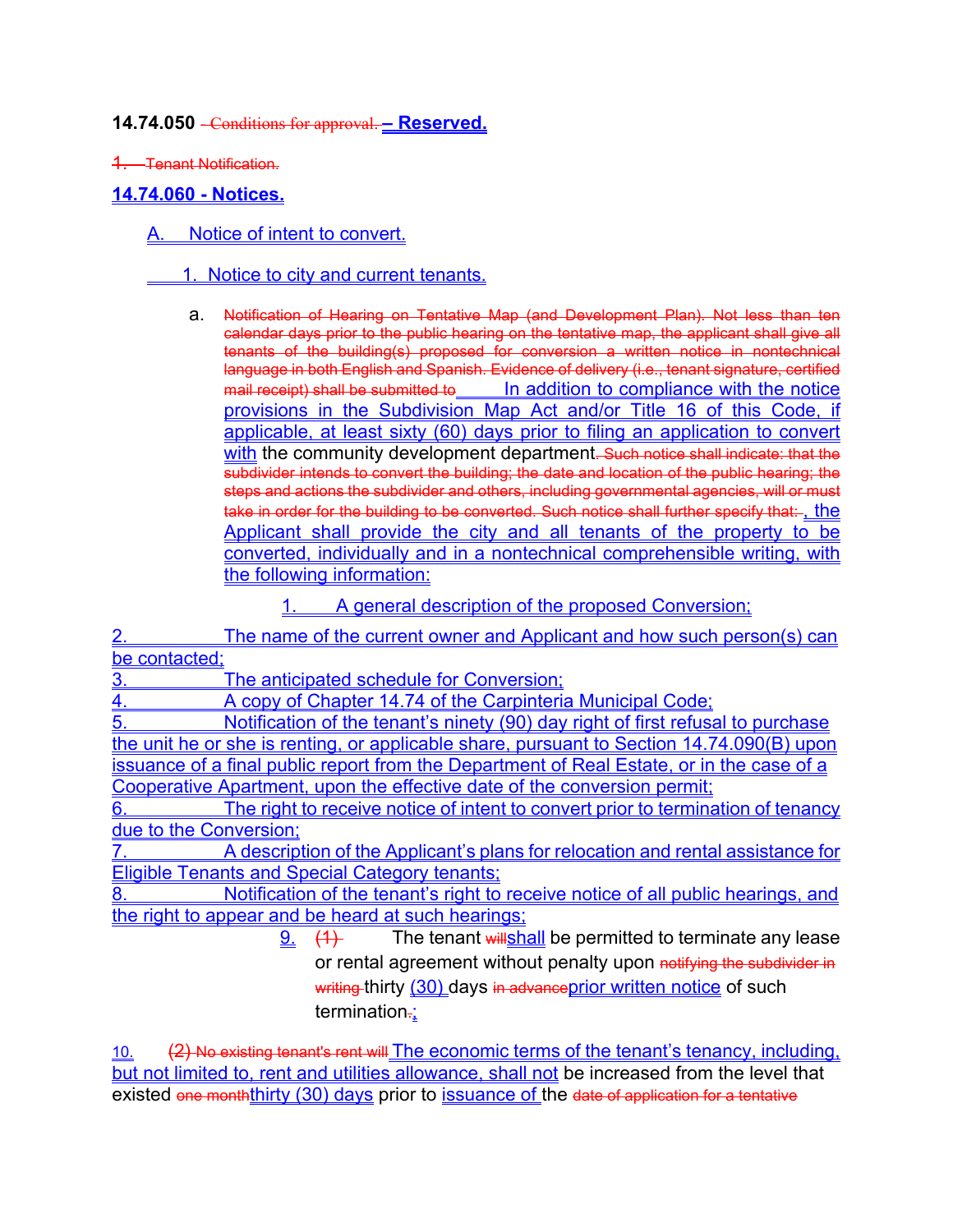mapnotice of intent to convert until tenant's purchase of the unit, or tenant relocation takes place or applicable share, or the tentative tract/parcel map application is denied, whichever is later. The tenant may credit any amount of rent paid in excess of the allowable rent to the rental payment(s) immediately following the approval of the tentative map. Any rent increase following the allotted period shall not exceed the rate of increase in the Consumer Price Index (all items: Los Angeles-Long Beach) (For Cooperative Apartments, the economic terms of tenancy shall not be increased from the level that existed thirty (30) days prior to issuance of the notice of intent to convert until tenant's purchase of his or her shares. This limitation shall not apply if rent increases are provided for in leases or contracts in existence to one month thirty  $(30)$ days before the date of application for a tentative map.) notice of intent is submitted; and,

(3) Tenants will have an exclusive right or option to contract for the purchase of the dwelling unit or, in the case of cooperative, the share controlling the dwelling unit then occupied by the tenant, or any other dwelling unit in the project not claimed by the present tenant, upon the same or more favorable terms and conditions as those under which such unit is initially offered to the general public, and that this right shall be in effect for no less than ninety days from the date of issuance of the Subdivision Public Report or commencement of sales, whichever date is later.

(4) The provisions for relocation assistance specified in Section 14.74.050(3) (a) and (b) are applicable.

 $(5)$  No tenant will be evicted during a period beginning with the date of application for tentative map and ending one hundred twenty days after the issuance of the notice of intention to convert (see subdivision b below) except for reasons of default under the obligations of the rental agreement or lease under which he/she occupies his/her unit.

11. No tenant shall be evicted during a period beginning thirty (30) days prior to the date of application for the conversion permit and ending with the issuance of the conversion permit. The provisions of this paragraph shall not apply where there is just cause to evict the tenant under state law.

- b. The notice of intent to convert shall be conspicuously posted in at least two residential common areas, such as an on-site rental office, a community club house, or mail pick-up area. In addition, said notice shall also be posted at each driveway entrance to the project site. All required notices of intent shall remain posted until the converted units are first offered for sale.
- 2. Notice to prospective tenants. Commencing at least sixty (60) days prior to filing with the community development department an application to convert or a tentative/parcel map, whichever is earlier, the Applicant shall provide all prospective tenants written notice of such anticipated or actual filing, prior to the time a rental agreement is executed or a deposit is paid for, whichever is earlier. Prospective tenants shall receive all accompanying documents and information described in Section 17.74.060(A)(1). A signed writing by the prospective tenant confirming receipt of the notices, as described herein, shall be retained by the applicant as proof of compliance with this provision.
- B. Other Notices. In addition to the notice of intent to convert as set forth in Section 14.74.060(A), the Applicant shall also be responsible for the following written notifications to each tenant: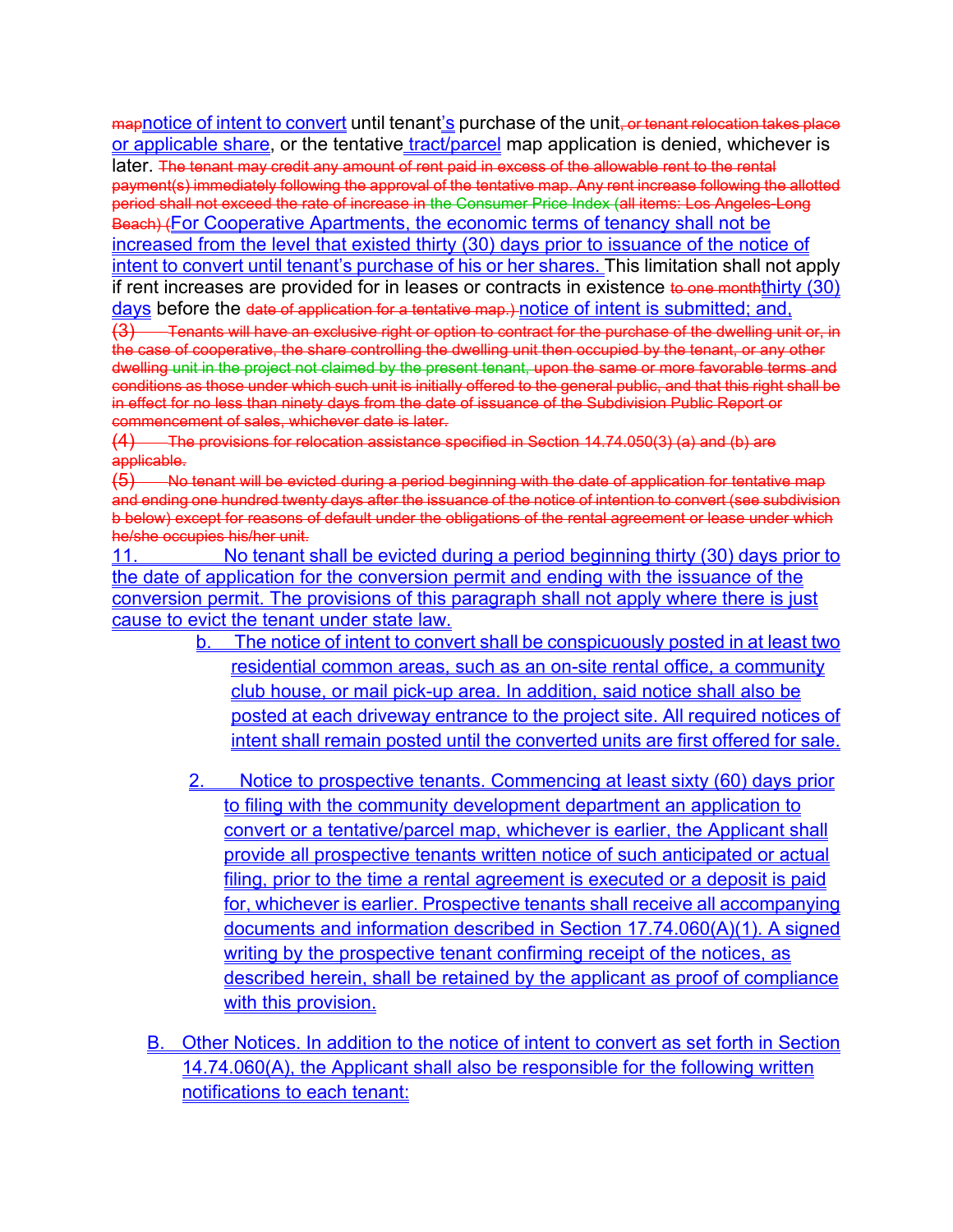1. Each tenant in a building with five (5) or more units will be given notice of application to the Department of Real Estate for a public report to be given within ten (10) days before or after the application is filed.

2. b. Notice of Intention to Convert. Following Within three (3) days of the city's approval of the tentative map each tenant of a conversion project shall be given a notice of intention to convert prior to termination of his or hertract or parcel map, and/or conversion permit, each tenant will be given notice of the decision of approval and right to appeal, along with the final tenant relocation plan.

3. Each tenant in a building with five (5) or more units will be given notice of receipt of the final public report from the Department of Real Estate within five (5) days after receipt. This notice must advise that the tenant's ninety (90)-day right to purchase has begun. If no public report from the Department of Real Estate is issued, the right to purchase shall run from the commencement of sales.

Notice of final map approval, if applicable, must be given within ten (10) days after final or parcel map approval.

After the city approves the tentative tract or parcel map, if applicable, one hundred eighty (180) days' notice of owner's planned conversion shall be given to each tenant before termination of tenancy. The subdividerApplicant shall, at his/her discretion, establish the date of issuance of thethis notice of intention to convert; however, each vacating tenant shall have not less than one hundred twenty (120) days from the date of receipt of the notice of intention to convertplanned conversion or from the filing date of the final subdivision map, whichever date is later, to vacate the premises. Such notices shall apply to existing and subsequent tenants of units to be converted. Each person who becomes a tenant of a unit for which a notice of intention to convert has already been issued, shall be informed and given a copy of the notice before entering into any written or oral rental agreement. At that time, such tenant shall also receive, in writing, At that time, such tenant shall also receive notification of the number of days remaining before the expiration of the notice of intention to convert previously issued. Evidence of delivery (i.e., tenant signature, certified mail receipt) shall be submitted to the community development department. planned conversion previously issued and shall be bound to the number of days remaining before termination of tenancy.

a. Such notices shall apply to existing and subsequent tenants of units to be converted.

c.

b. A thirty (30)-day notice to quit as authorized by Civil Code Section 1946 must be served after the expiration date of the notice of intentionintent to convert.

d. Any person who moves into a unit after any or all notices required by this section have been issued shall receive copies of all such notices before entering into any lease or rental agreement.

C. Evidence of tenant notification. The Applicant shall submit proof of compliance with the notice provisions of this Section not less than thirty (30) days prior to a hearing by the relevant hearing body. Proof shall consist of signatures from each tenant confirming notification or evidence that a certified letter was sent to each tenant.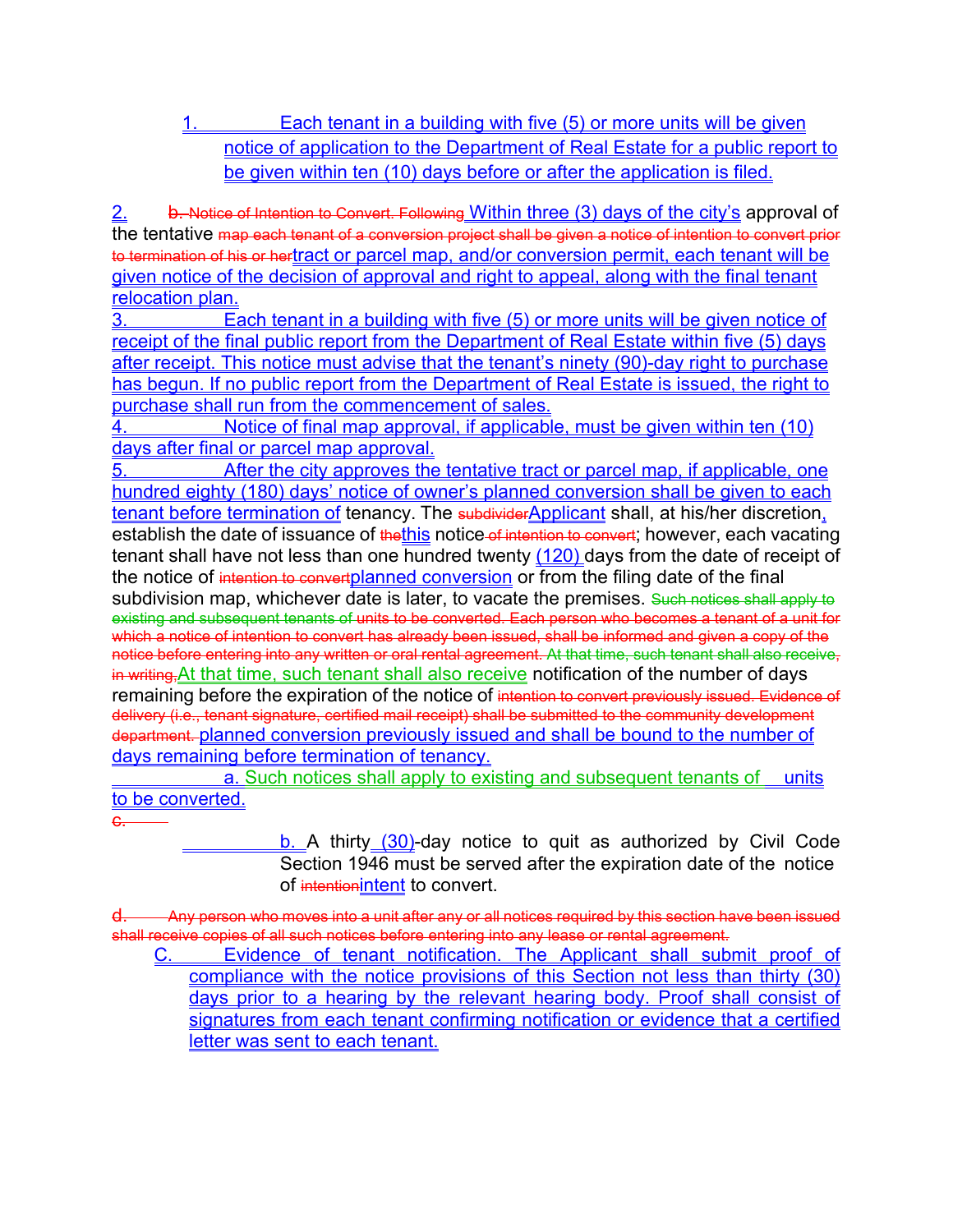- D. The community development director may waive the tenant notification requirements where the property proposed for Conversion is not tenant-occupied at the time of conversion permit application.
- E. The Applicant shall bear all costs associated with publication, printing and delivery of required notices, including those incurred by the City.

**14.70.070 – Reserved.**

### **14.74.080 – Reserved.**

### **14.74.090 - Tenant Rights.**

- Each tenant shall have a right of occupancy of at least one hundred eighty (180) days from the issuance of the final public report from the Department of Real Estate or, if none is issued, from the commencement of sales prior to termination of tenancy due to Conversion. Eligible Special Category tenants shall have up to one (1) year following issuance of the final public report or commencement of sales, if there is no public report.
- B. Tenant purchase option. The Applicant shall provide each tenant with a ninety (90) day right of first refusal to purchase his or her respective unit or the share controlling the unit then occupied by the tenant, or any other unit in the project not claimed by the present tenant, on the same or better terms than the unit will be offered to the general public. Where a map is required, notice of the right to purchase, which is expressly conditioned on the filing and approval of the final subdivision map or parcel map, may be given concurrently with notice of receipt of the public report. Where a map is not required, notice of the right to purchase may be given after the effective date of the conversion permit. All tenants residing within a unit whose name appears on the lease who elect not to exercise their right must sign a written waiver of the right.

C. Relocation assistance. For all non-purchasing Eligible Tenants, the Applicant shall provide relocation assistance in an amount determined by resolution of the city council. No more than one such payment shall be made per unit at the time the unit is vacated. An otherwise Eligible Tenant is not entitled to relocation assistance pursuant to this subsection if the tenant is evicted for just cause under state landlord-tenant law.

D. Rental assistance.

1. All non-purchasing tenants shall be provided with up-to-date information on available apartments of comparable size, quality and price located within a twenty (20) mile radius of the building to be converted.

2. In order to mitigate the impact of displacement on low and moderate income tenants and the surrounding community, the subdivider shall allocate units for lower and moderate income households to the maximum exit feasible under the applicable provisions of the city's inclusionary housing program. Those units set aside for lower and moderate income families shall be offered first to tenants residing in the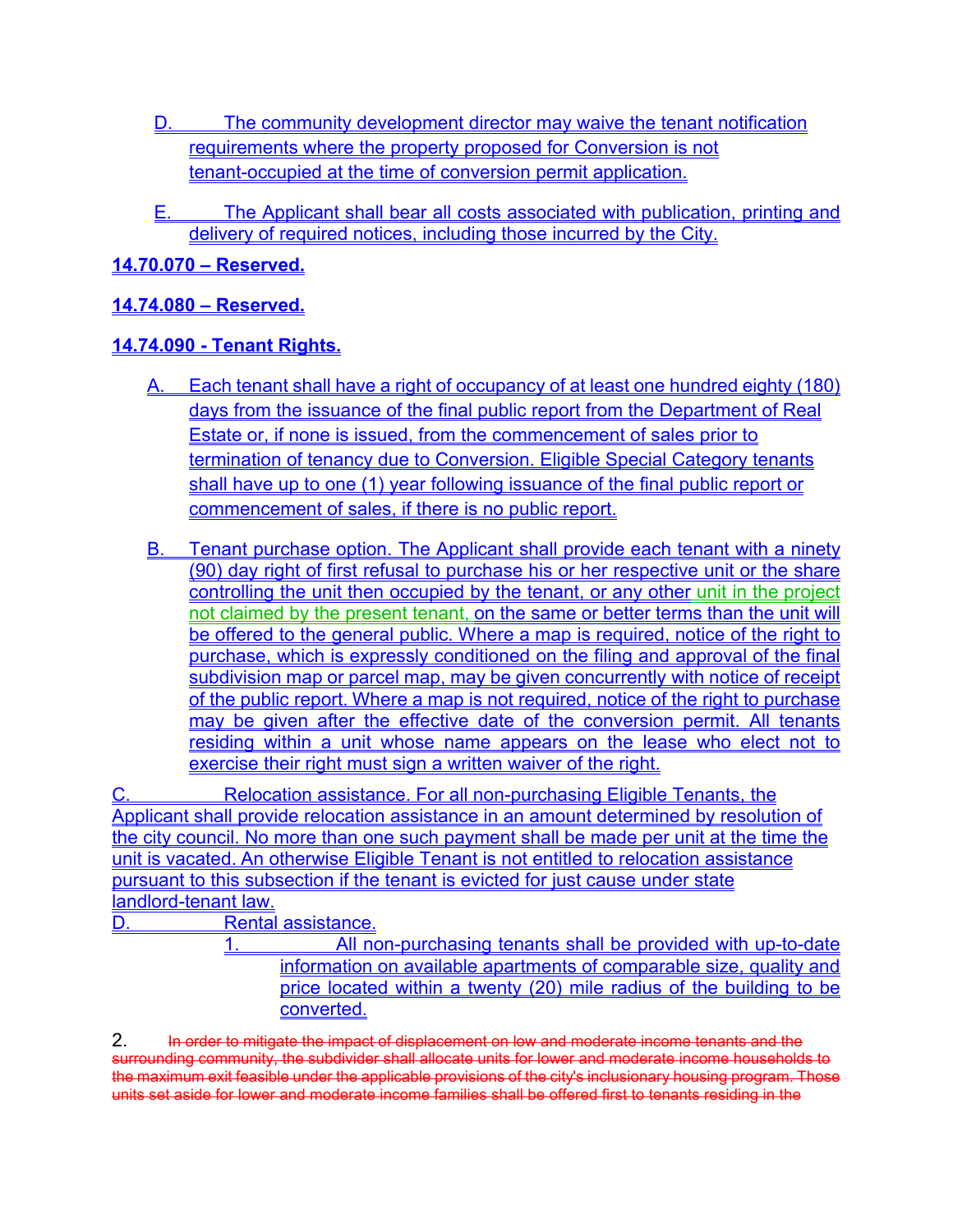project, based on a seniority system ranked by length of tenancy. Any remaining units shall be offered to eligible persons in the general public. For the purposes of this section, affordable low and moderate income housing shall be as defined in Section 14.74.020(1)(a) and (b). A rental assistance payment shall be provided to non-purchasing Eligible Tenants equal to two month's rent at the existing rental amount. No more than one payment per unit is required.

3. Relocation Assistance. There shall be a specific commitment by the applicant to provide: Special Category tenants. In addition to the rental assistance specified in

Subsection (D)(2) of this Section, the Applicant shall provide Eligible Special Category tenants five hundred dollars (\$500) in 2020 dollars, escalated annually by the Consumer Price Index (CPI) for Los Angeles-Riverside-Orange County. No more than one payment per unit is required.

4. The rental assistance payments referenced herein only apply to those Eligible Tenants and Eligible Special Category tenants who are not evicted for just cause under state law at the time they vacate the premises. Payment shall be made in one lump sum at the time the tenant vacates his or her unit.

- E. The Applicant's offer of relocation and rental assistance shall be free of any coercion, intimidation, inducement, or promise not herein specified and shall not require the tenant to vacate in advance of a timetable or schedule for relocation as approved in the application for Conversion.
- F. Upon a showing of good cause, the Applicant may apply for a reduction or waiver in the amount of rental and/or relocation assistance due. Good cause shall mean a factual and evidentiary showing by the Applicant that the amount, if not waived, will deprive the Applicant of substantially all reasonable economic use of his or her property. Good cause may also be shown where a court of competent jurisdiction has determined in connection with a proceeding in bankruptcy that cessation of use of the property as an apartment building is necessary, and that such court has taken further action that would prohibit or preclude the payment of rental and relocation assistance, in whole or in part.
	- 1. All such applications for reduction or waiver in assistance shall be filed with the community development department no later than at the time the proposed tenant relocation plan is submitted, with prompt notification of such given to all tenants.

2. Applications for a reduction or waiver in assistance, as well as any disputes regarding eligibility for this assistance, shall be reviewed by the planning commission at the hearing for the conversion permit. Fees for such applications and associated appeals of the same shall be in an amount in accordance with the existing fee schedule. G. Ownership incentives. In order to reduce the number of tenants being displaced, the Applicant shall provide incentives that would aid existing tenants in becoming owners in the Converted project that are equal to, or greater than, the total dollar value of relocation and rental assistance provided to similarly situated tenants who are relocated. Any such incentives, including terms and conditions, shall be documented by the Applicant and approved by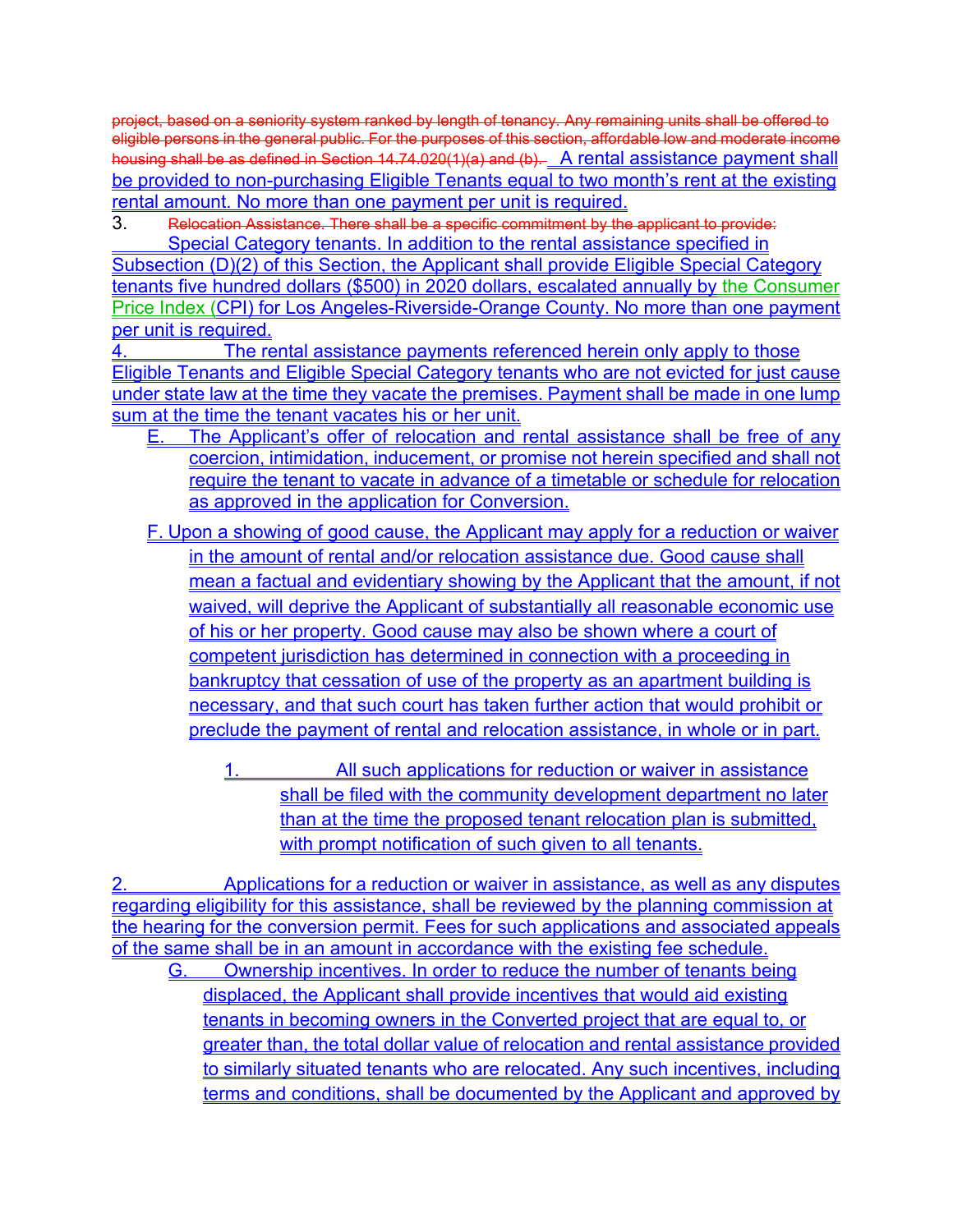the community development director. Incentives may include, but are not limited to, low-interest loans, reduced prices, and application of a percentage of rent payment toward a down payment for purchase of a unit within the project.

Phasing Plan. The Applicant shall work with the community development department to limit unnecessary interference with existing tenants. A phasing plan shall be incorporated into the conditions of approval of the project. No remodeling or improvements planned as part of the Conversion shall be performed in a unit occupied by a non-purchasing tenant without first receiving their written permission.

I. Despite any provision to the contrary within this Chapter, no tenant who occupies a unit with children who are in school and who is not in default under the rental agreement or lease under which they occupy their unit shall be required to move from their unit prior to the end of the current grade year. For purposes of this Chapter, "grade" year" shall refer to the Carpinteria Unified School District vear.

Any non-Eligible Tenant not properly noticed pursuant to the Government Code or as required by this Chapter shall receive the rental and relocation assistance described in this Chapter regardless of the date of tenancy so long as just cause for eviction under state law does not exist.

K. Where the building is vacated of tenants pursuant to Government Code Section 7060 et seq. prior to application for a conversion permit or tentative/parcel map, relocation and rental assistance obligations shall be applicable and due to former tenants for up to one year after vacation of the units where a conversion permit is sought.

Anti-discrimination. The Applicant or owner of any unit within a project shall not discriminate in the sale, or in the terms and conditions of sale, of any dwelling unit against any person who is or was a lessee or tenant of any such dwelling unit because such person opposed, in any manner, the Conversion of such building.

## **Sec. 14.74.100 – Compliance with Mello Act.**

- A. Pursuant to Government Code Sections 65590 and 65590.1, Conversion or demolition of existing residential dwelling units occupied by persons and families of low or moderate income, as defined in Section 50093 of the Health and Safety Code, shall not be authorized unless an exemption within the state Code applies or provision has been made for the replacement of those dwelling units on a one-to-one basis within the city unless the planning commission determines that replacement is not feasible.
	- 1. If the Applicant claims that it is not feasible to provide affordable replacement housing units, an independent feasibility analysis shall be prepared prior to any approvals being granted for the proposed project by an independent firm under the direction of the community development director. The feasibility analysis shall examine the feasibility of providing the replacement housing units within the city and in Santa Barbara County, within the coastal zone or three miles thereof. The selected firm shall have prior experience in the preparation of real estate feasibility analyses and shall provide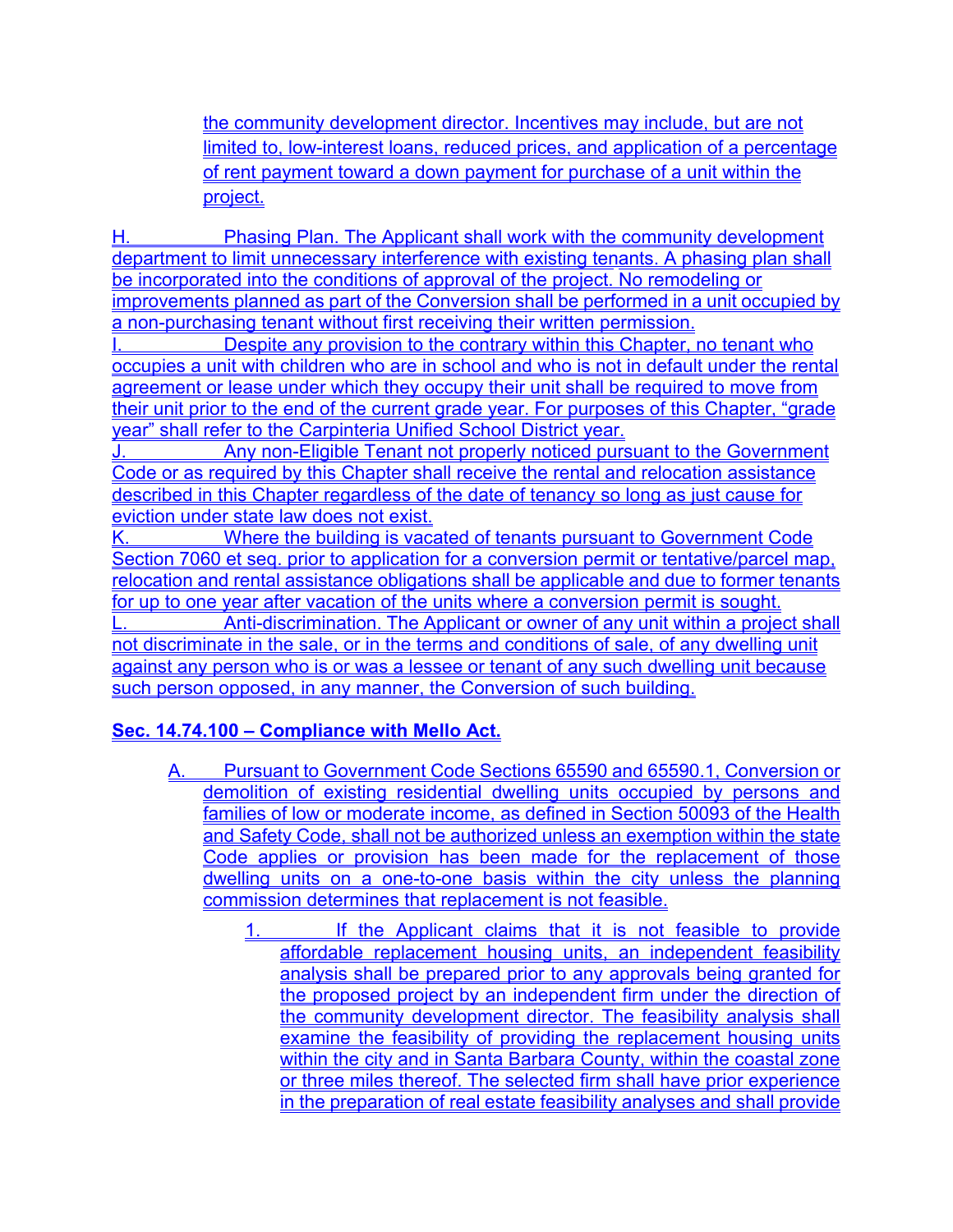#### an unbiased, neutral opinion as to the feasibility of complying with the requirements of this Chapter.

In order to conclude that the replacement of affordable housing units is not feasible, the hearing body shall find the following:

> a. Active assistance, particularly to tenants who are elderly, handicapped, families with children or students, in securing replacement housing, comparable in location, amenities and cost to that being converted, either in the building being converted or in alternative housing. Such assistance could be in the form of a rental referral service, supplying the tenant with at least two referrals for replacement housing. The feasibility analysis was prepared in a professional and appropriate manner, and the facts and information presented in the feasibility analysis are accurate to the best of the hearing body's knowledge; and,

b. A displacement payment of one and one-half times the existing monthly rent to any tenant who relocates from the building to be converted after approval of the conversion by the city, except when the tenant has given notice of intent to move prior to receipt of notification of the hearing on the tentative map.

The feasibility analysis concluded that the provision of affordable housing as required by this Chapter and the Mello Act is not feasible.

The provisions of relocation assistance shall apply to all tenants (a) who are occupants of the building on the date of filing of the tentative map with the city; or (b) who became tenants before the date of issuance of the notice of intention to convert.

- 3. Where it is not feasible to provide the replacement housing units in the city, the city shall require the Applicant to provide such housing, if feasible to do so, at another location within Santa Barbara County, either within the coastal zone or, if that is infeasible, within three miles thereof. Alternatively, Applicant may pay the in-lieu fee referred to in Section 14.75.090, which shall be fixed by a schedule adopted from time to time by resolution of the city council.
- B. An affordable housing agreement governing the replacement housing units shall be executed in a recordable form prior to the issuance of a building permit for any portion of a residential development project subject to the requirements of this Chapter.

### **Sec. 14.74.110 – Standards.**

A. 4. The city shall require conformance with the following standards herein in approving an application for Conversion. Failure to meet thethese standards set forth in this chapter shall result in a denial of the conversion (project)permit unless conditions of approval can be imposed that will achieve conformity with such standards prior to the date of final map approvalissuance of an occupancy permit. The Applicant shall agree in writing to comply with the conditions of approval, whether in the form of an improvement agreement or otherwise, and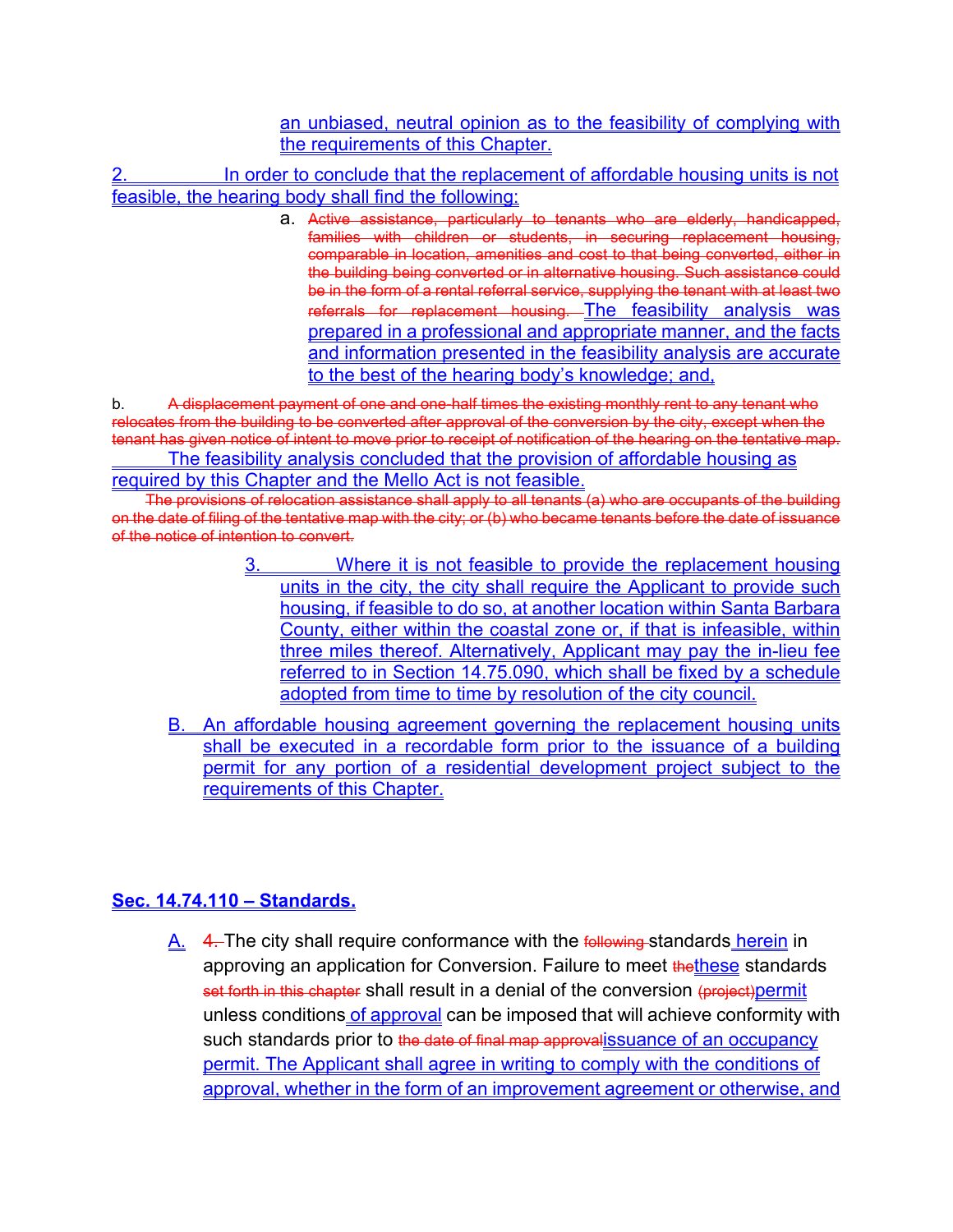the hearing body may additionally require the posting of bonds with the city clerk to ensure compliance with such conditions of approval.

The following are required as conditions of approval for all Conversion projects:

1. **a.** All structures shall be in compliance with the current applicable minimum standards of the UniformCalifornia Building Code and any amendments thereto and as adopted by the city.

**b.** All structures shall be in compliance with those provisions of the California Administrative Code relative applicable to construction. (Noise, insulation, etc.)

 $\frac{3}{2}$ . All residential structures shall be in compliance with the current applicable minimum standards of the Uniform Housing Code and any amendments thereto as adopted by the city.

 $\frac{4}{1}$  d. All structures shall be in all respects in compliance with the zoning ordinance Titles 14, 15 and 16, as applicable, of this Code and the goals and policies of the general plan and coastal land use plan, or legally nonconforming therewith.

5. e. All condominium, community apartment and stock cooperative All Conversion projects shall be subject to all **current** applicable provisions of the Subdivision Map Act and Title 16 of the city's municipalthis Code.

6. f. All conversion projects shall conform to the city's municipal code in effect at the time of approval, except as otherwise provided in this title, and In addition to the other requirements of this Section, the following physical standards shall apply:

a. (1) Unit Size. The enclosed living or habitable area of each unit shall be not be less than six hundred (600) square feet unless the planning commission hearing body determines at the time of approval that other project amenities compensate for the minimum required enclosed area. Compensating amenities may include, but are not limited to, the following:

1. (a) Private enclosed open space;

 $\frac{2}{3}$  (b) Enclosed developed facilities within the common areas;<br> $\frac{3}{3}$  (c) Covenants, conditions and restrictions restricting density (c) Covenants, conditions and restrictions restricting density;

 $\frac{4.}{1}$  (d) Compatibility of the density of the total project in relation to the project's amenities and surrounding neighborhood.

b. (2) Fire Prevention. Fire Prevention.

(a) Smoke Detectors. Each living unit shall be provided with approved detectors of products of combustion other than heat conforming to the latest Uniform Building Code standards, mounted on the ceiling or wall at a point centrally located in the corridor or area giving access to rooms used for sleeping purposes.

(b) Maintenance of Fire Protection Systems. All on-site fire hydrants, fire alarm systems, portable fire extinguishers, and other fire protective appliances shall be retained in an operable condition at all times, maintained by the homeowners' association and delineated in the covenants, conditions and restrictions.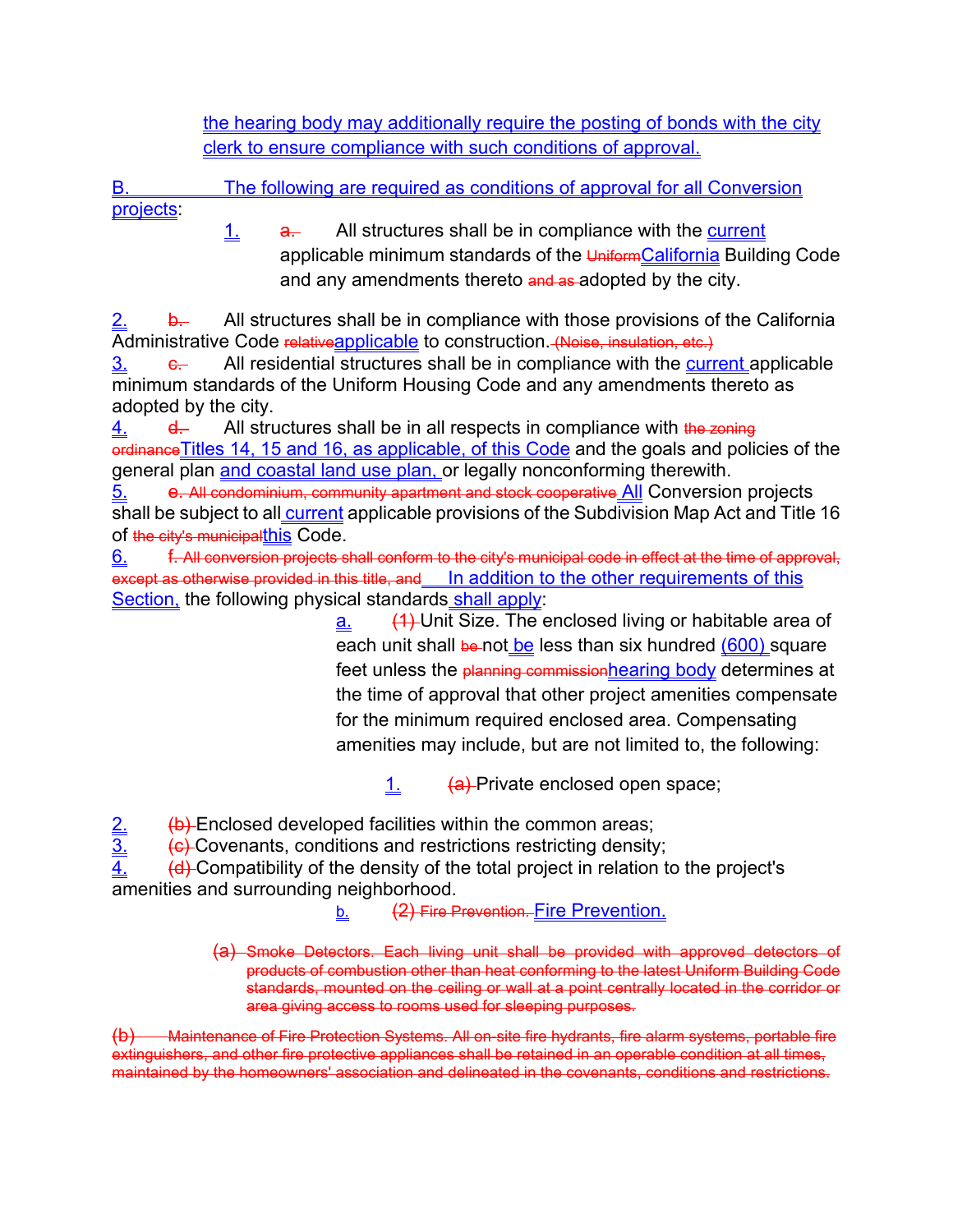All fire suppression systems, which include, but are not limited to, smoke and carbon monoxide detectors, fire hydrants, and portable fire extinguishers, shall be in conformance with the city's existing Fire Code, as it is amended from time to time.

2. (c) Attics. If attics are a part of the development project, they shall be separated as a condition toof Conversion and in compliance with the UniformCalifornia Building Code.  $c.$   $(3)$  Sound Transmissions.

1. (a) Wall and floor-ceiling assemblies shall conform to Title 25, the requirements of the California Administrative Building Code, Section 1092, or its successor, or permanent mechanical equipment, including domestic appliances, which is determined by the planning community development director to be a potential source of vibration or noise, shall be shock mounted, isolated from the floor and ceiling, or otherwise installed in a manner approved by the planningcommunity development director to lessen the transmission of vibration and noise. Floor covering that provides the same or greater insulation. The requirements of this subdivision shall not apply to a unit in a building with no other unit(s).

## $d.$  (4) Utility Metering.

 $\frac{1}{1}$  (a) The consumption of gas and electricity within each unit shall be separately metered so that the unit owner can be separately billed for each utility. A water shutoff valve shall be provided for each unit or for each plumbing fixture. Each unit shall have access to its own meter(s) and heater(s) which shall not require entry through another unit.

(b) Each unit shall have its own panel, or access thereto for all electrical circuits which serve the unit.

 $\frac{e}{e}$  (5) Private Storage Space. Each unit shall have at least two hundred (200) cubic feet of enclosed weather-proofed and lockable private storage space, in addition to guest, linen, pantry, and clothes closets customarily provided within the unit. Such space shall be for the sole use of the unit owner. Such space may be provided in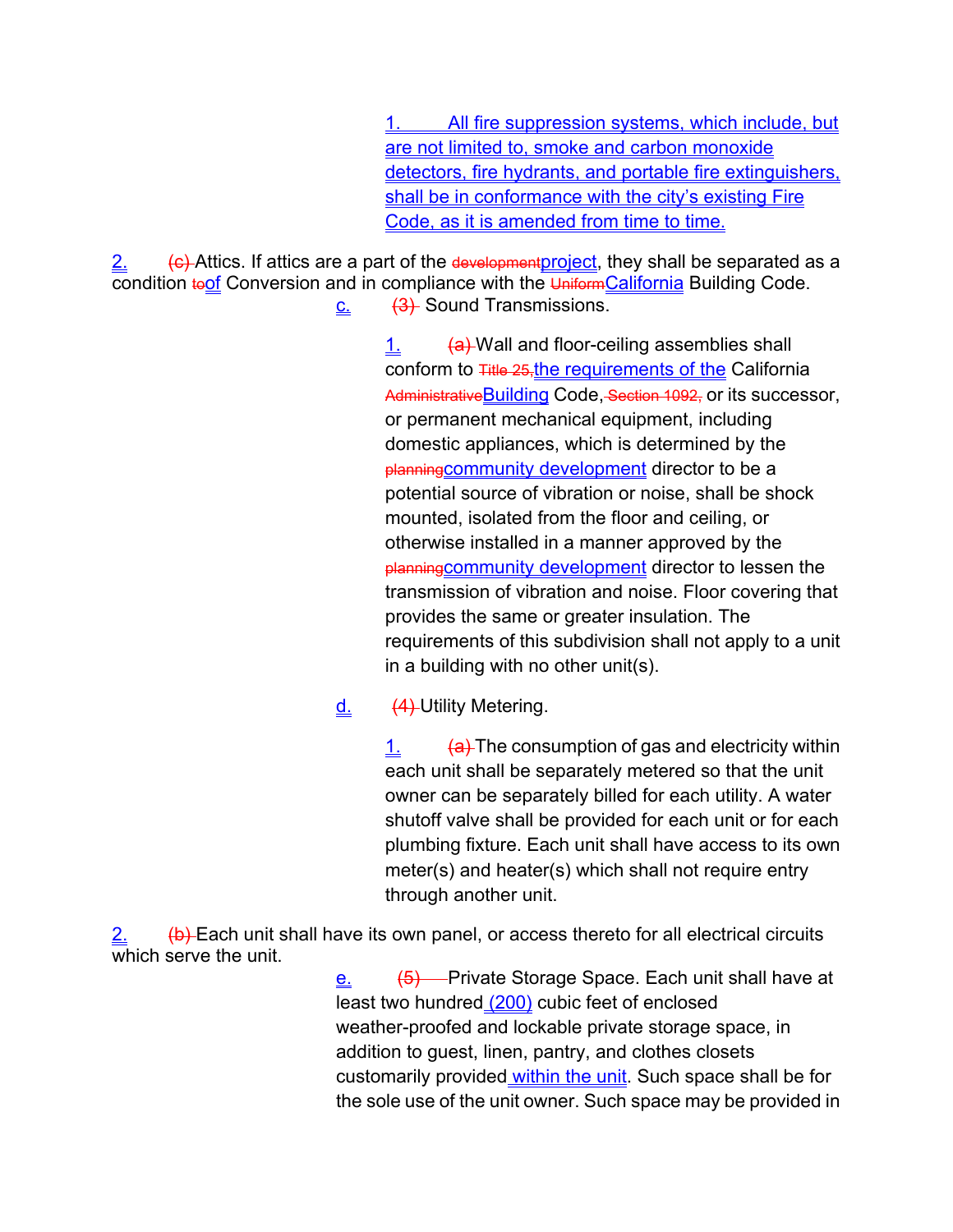any location as approved by the planning commission at the time of approval of the conversion permit, but shall not be divided into two or more locations. In such cases where the Applicant can demonstrate that this standard cannot or should not reasonably be met, this standard may be modified by the planning commission.

(6) Laundry Facilities. A laundry area shall be provided in each unit; or if common laundry facilities are provided, such facilities shall consist of not less than one automatic washer and dryer for each unit or fraction thereof. In such cases where the Applicant can demonstrate that this standard cannot or should not reasonably be met, this standard may be modified by the planning commission.

g. (7) Condition of Equipment and Appliances. The applicant shall provide written certification to the buyer of each unit on the initial sale after conversion that any dishwashers, garbage disposals, stoves, refrigerators, hot water tanks, and air-conditioners that are provided are in working condition as of the close of escrow Condition of Equipment. At such time as the homeowners' association takes over management of the development, the Applicant shall provide written certification to the association that any pool and pool equipment and any appliances and mechanical equipment to be owned in common by the association is are in working condition. **Common (8)** Open Space. At least twenty percent  $(20\%)$  of the site shall remain in common open space. If existing structures, equipment, or paved areas preclude obtaining the twenty percent (20%) common open space, such structures, paved areas, etc., shall be modified to enable the development to obtain a minimum twenty percent (20%) of common open space. Common open space is defined as: landscaping, patios, walkways, lawns and recreation areas but excluding areas covered by dwelling units, garages, carports, and the parking areas or driveways. All development rights of the open space shall be dedicated to the city. Nothing in this section shall require the city to improve, maintain, or care for any such open space, and the rights granted to the city shall be only those rights that will preclude further development on, or over, such open space. as defined in Section 14.08.485 of this Code. The common open space shall be deeded to the homeowners' association or similar entity and held in undivided ownership by the residents of the project, subject to the city's approval. Preservation and maintenance of all common open space shall be guaranteed by a restrictive covenant describing the open space and its maintenance and improvement running with the land as described in the approved final development plan, if any, and project covenants, conditions and restrictions (CC&Rs). Any changes to the CC&Rs affecting common open space shall be reviewed and approved by the city.

 $\overline{1}$ . (9) Public Easements. The Applicant shall make provisions for the dedication of land or easements for street widening, public access or other public purpose in connection with the project where necessary and in accordance with established planned improvements.

(10) Underground Utilities. All utility lines shall be undergrounded from the nearest pole. The Applicant shall waive the right, through a deed restriction, to protest the formation of an underground utility district.

 $k.$  (11) Refurbishing and Restoration. All main buildings, structures, fences, patio enclosures, carports, accessory buildings, sidewalks, driveways, landscaped areas, irrigation systems, and additional elements as required by the community development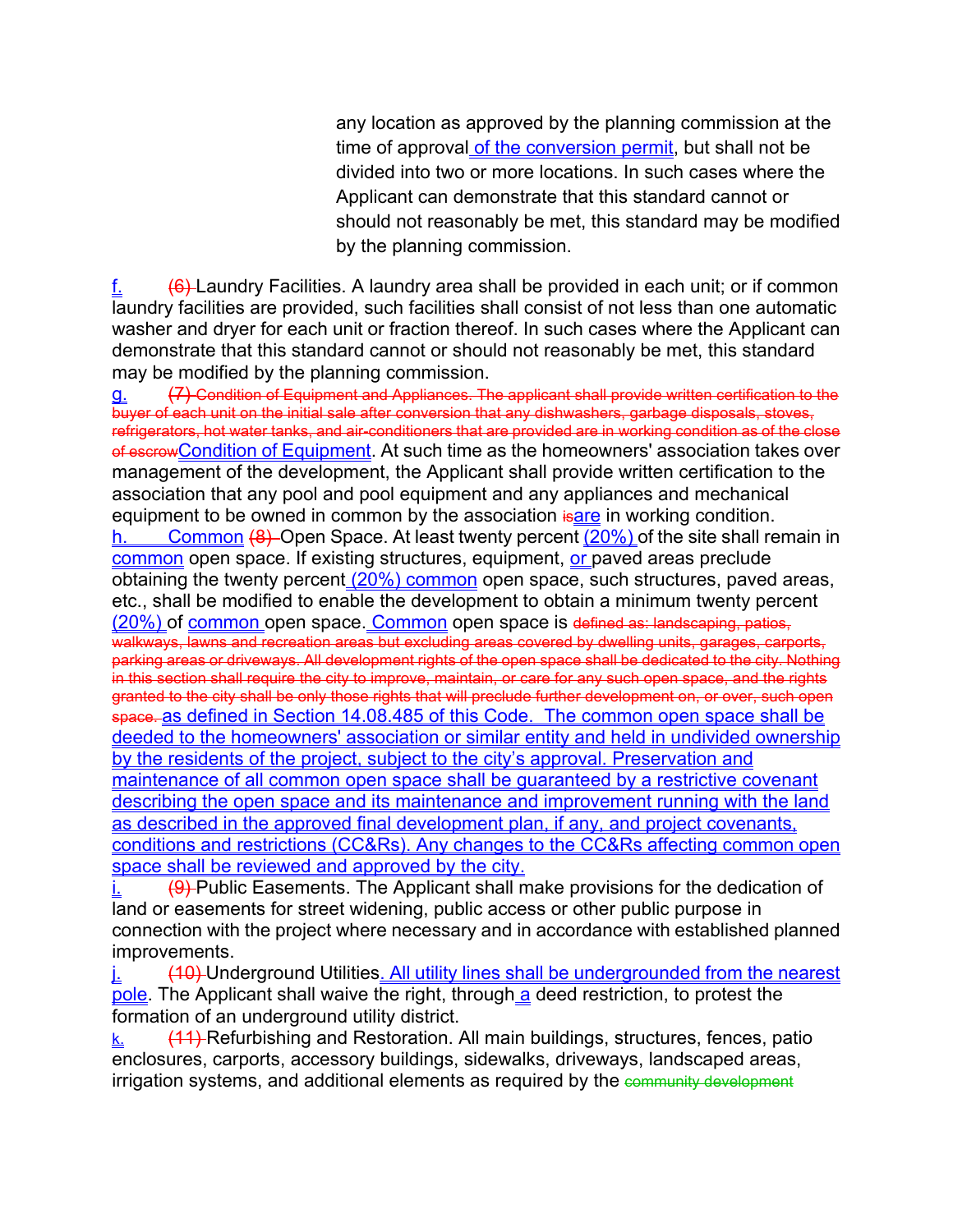departmenthearing body shall be refurbished and restored as necessary to achieve high quality appearance and safety.

(12) Physical Elements. Any physical element identified in the physical elements report as having a useful life of less than two years shall be replaced.

C. Surveying. Permanent survey monuments shall be installed at all parcel/lot corners of a map by a California-licensed land surveyor or registered civil engineer authorized to practice land surveying, in accordance with Government Code Section 66495.

D. Undertaking a Conversion without compliance with the physical standards for improvement described in this Section shall constitute a public nuisance, and the subject property shall be deemed substandard.

**14.74.120 – Application review.** 

- A. The community development department shall review all applications and make a recommendation to the planning commission based on the standards set forth in this Chapter. The planning commission shall hear the application for a conversion permit concurrently with any other discretionary approval required for Conversion. The planning commission has final review authority for development plans, coastal development permits, tentative parcel maps, variances, and Conversions, with any decision being appealable to the city council. The planning commission makes a recommendation to the city council regarding tentative tract maps.
- B. When corrective work is identified, such work shall be incorporated as conditions of approval on the project if not corrected in advance of the first public hearing. All corrective work required shall be completed prior to the issuance of an occupancy permit. The city shall charge a reasonable hourly fee for any inspections required by this Chapter.

Architectural Review Board. Where the Applicant proposes any modifications to the project site that fall within the review criteria of Chapter 2.36 of this Code, such modifications shall be reviewed according to the requirements of said Chapter. **14.74.130 – Findings - Conversion permit.** 

- A. Standards of approval. The hearing body shall not approve the conversion permit unless it finds all of the following criteria have been met:
	- 1. The proposed project meets all of the development and other standards set forth in this Chapter;

The proposed project is in conformance with the provisions of the applicable zoning district, coastal plan and implementation programs, general plan, and specific plan(s) if required;

3. All notices required by the this Code and/or state subdivision law, as applicable, pertaining to Conversions have been properly and timely served;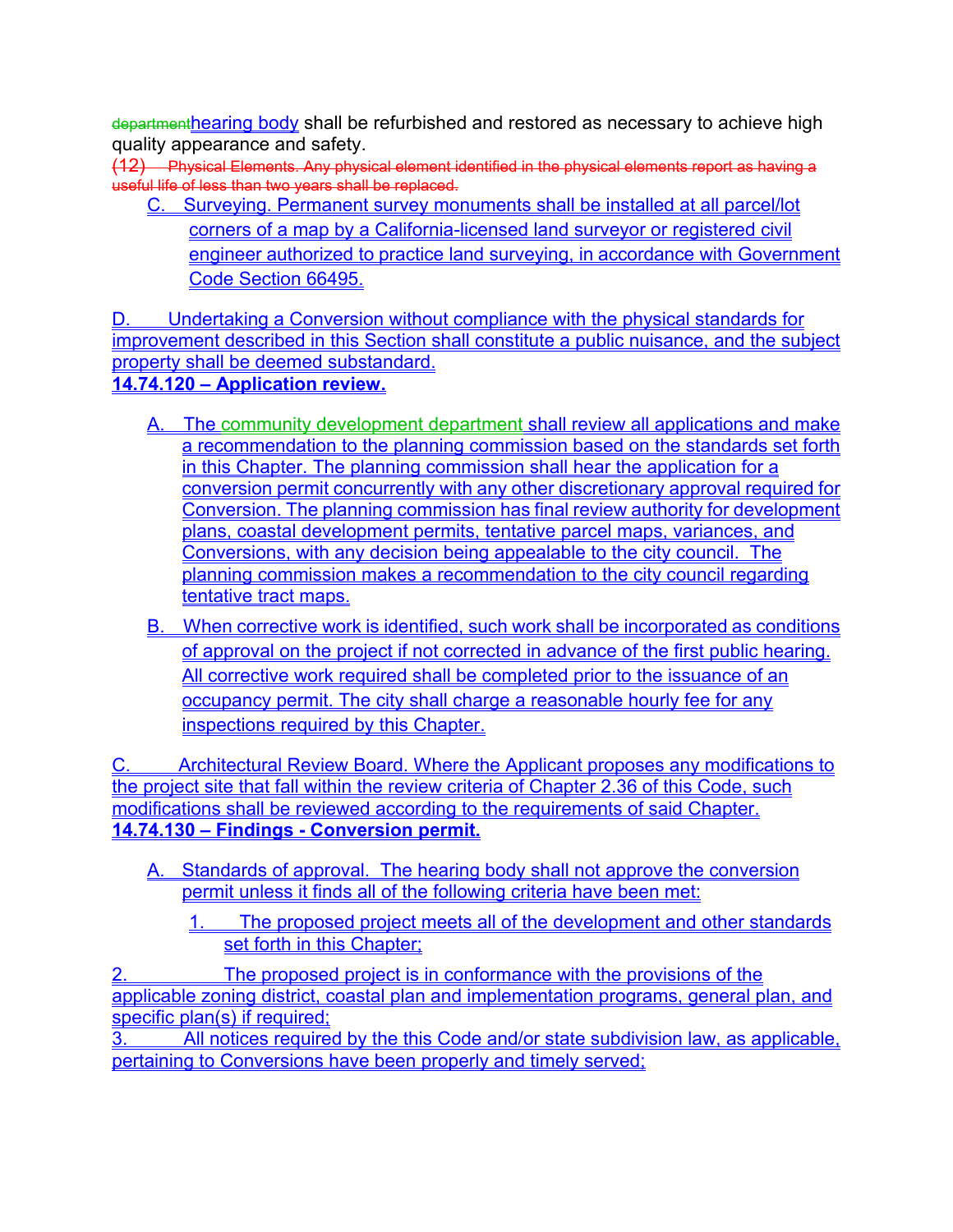The Applicant does not seek to convert an Apartment complex or development which received a certificate of occupancy for any unit located therein within the preceding twelve (12) months;

The proposed project will not be detrimental to the peace, health, safety, comfort, convenience, property values, or general welfare of the neighborhood;

6. The rental vacancy rate within the city exceeds five percent (5%); 7. The converted units represent less than fifteen percent (15%) of the

Apartment rental housing supply within the city. If the converted units represent fifteen percent (15%) or more of the Apartment rental housing supply within the city, the hearing body may nonetheless find this factor satisfied if the Applicant agrees to make a 1:1 replacement of the rental housing units with new rental units of at least comparable quality. The new units will be located in the city and will be provided no later than issuance of occupancy permits for the Conversion project; and,

The proposed Conversion will not cause a net reduction in the number of units occupied by Low and Moderate Income tenants within the city, in accordance with Section 14.74.100 of this Chapter.

B. Notwithstanding 14.74.130(A) of this Chapter, the planning commission, or city council on appeal, shall deny approval of a conversion permit if it finds that:

1. The Applicant vacated units in the building proposed for Conversion to avoid providing rental or relocation assistance and other benefits to tenants as described in the tenant relocation plan; or,

2. The Applicant's relocation and/or rental assistance, or provision of notices pursuant to Section 14.74.060 (notices), is unacceptable or otherwise inconsistent with the city's housing goals and policies.

C. In approving a conversion permit, the planning commission or city council on appeal may impose such conditions of approval as may be necessary to carry out the intent, purpose, and objectives of this Chapter, the general plan, local coastal program, and applicable specific plans and elements thereof, or to protect the public health, safety, or welfare. Any application with the Department of Real Estate for a public report shall include the permit's conditions of approval and evidence of the certificate of occupancy, where applicable.

## **14.74.140- Action on the application**.

A. Action on the tentative tract map or tentative parcel map shall be governed by Title 16 of this Code.

B. If the tentative tract map or tentative parcel map is approved, Applicant shall prepare a final tenant relocation plan describing in detail tenant relocation and rental assistance in conformity with the conditions of approval, if any. Within three (3) days of receiving approval of the conversion permit, the Applicant shall distribute a copy of the tenant relocation plan to each tenant and to the community development director. If the planning commission approves the tentative tract map, the tenant relocation plan shall be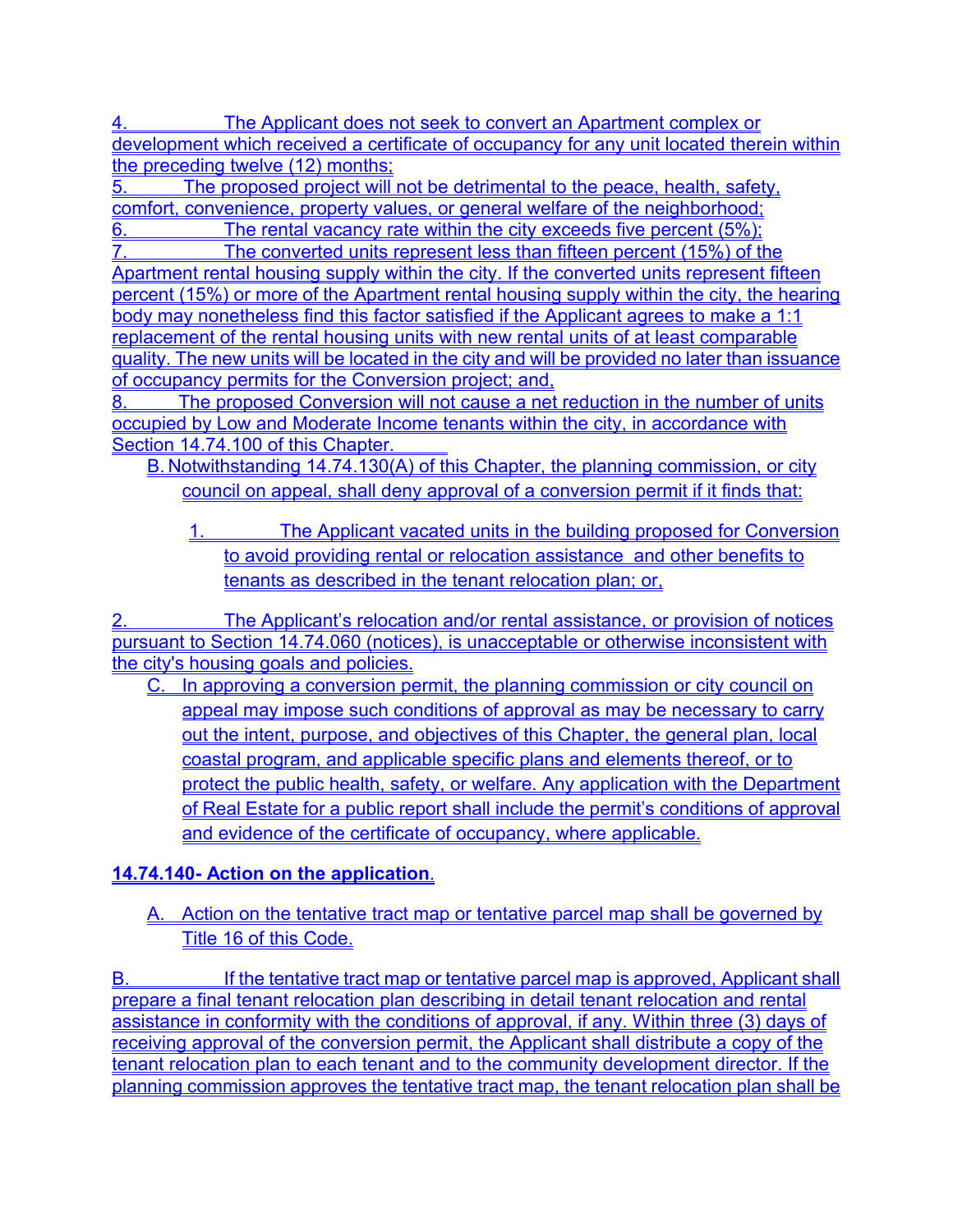accompanied by a written notice advising tenants of the action of the planning commission and informing them of their right to appeal the decision to the city council. C. Where no subdivision map is required, Applicant shall prepare a final tenant relocation plan describing in detail tenant relocation and rental assistance in conformity with the conditions of approval, if any. Within five (5) days of receiving approval of the conversion permit, the Applicant shall distribute a copy of the tenant relocation plan to each tenant and to the community development director. The tenant relocation plan shall be accompanied by a written notice advising tenants of the action of the planning commission and informing them of their right to appeal the decision to the city council. (Ord. 315 § 1 (part), 1981)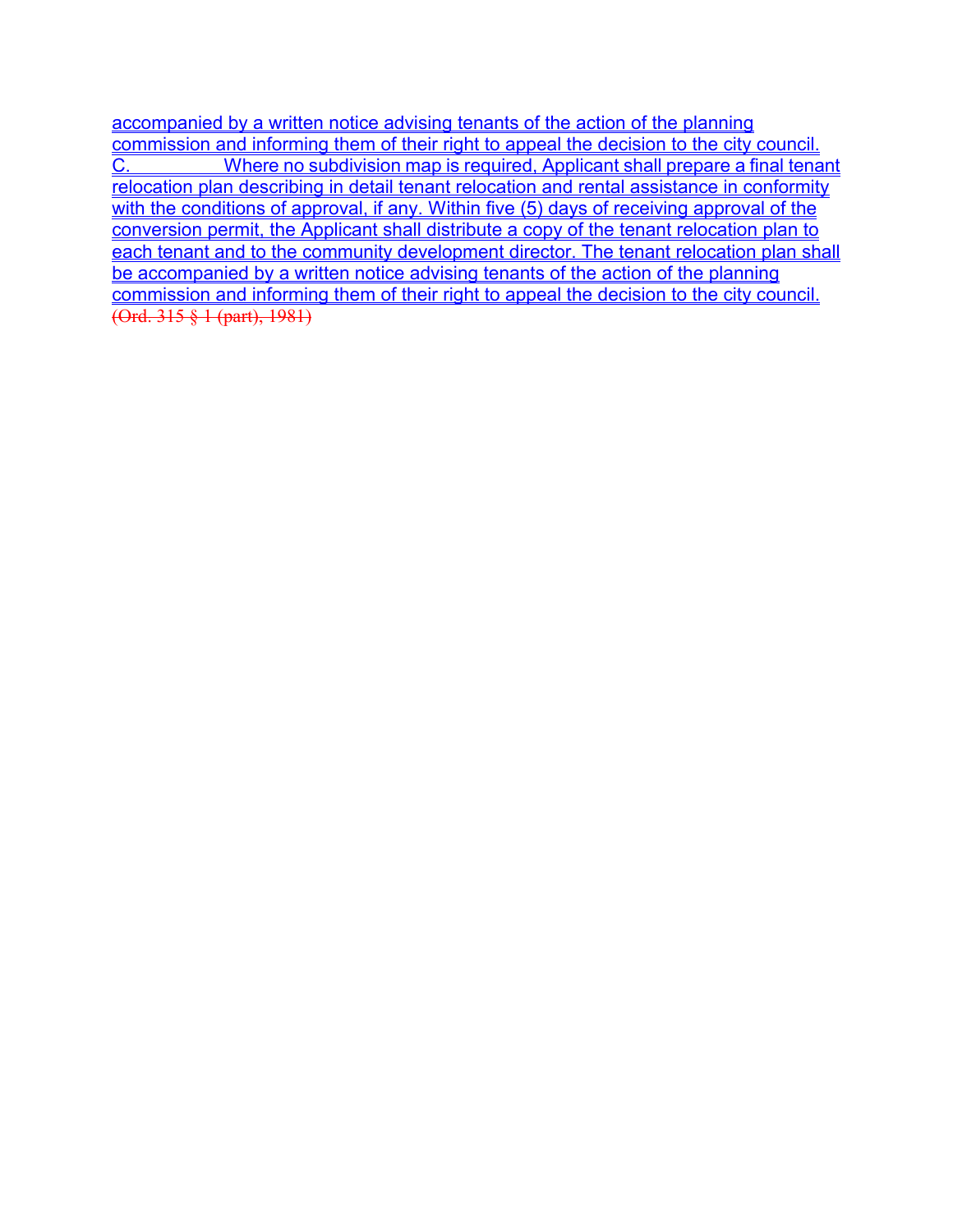#### 14.74.060**14.74.150 -** Findings. **Appeals.**

The planning commission and/or city council shall make the following findings prior to approval of the conversion and/or final map:

1. The proposed conversion will not displace a significant percentage of tenants who are of low and moderate income, elderly, handicapped or families with children, and that there is a sufficient supply of affordable replacement units in the area available to low and moderate income tenants who will be displaced as a result of the conversion.

2. A notice of prospective buyers has been completed and will be made available to all prospective buyers, including existing tenants, prior to the buyer completing an escrow agreement or other contract to purchase a unit in the project. Such notice shall include, but not be limited to, the following:

a. The information and reports referred to in Section 14.74.050 and supplementary reports indicating steps taken to correct any deficiencies noted in the prior reports along with the Department of Real Estate white report;

-Estimated future property maintenance costs;

**Estimated homeowners' association or management fees:** 

d. A notice stating that the covenants, conditions and restrictions (CC&R's) or equivalent document, shall contain:

> (1) A notification in substantially the following terms: "Notice. The terms of this document are legally binding. Read it carefully. A real estate broker is qualified to advise you on real estate matters. If you desire legal advice, consult an attorney"; and

(2) A provision that discrimination against families with minor children is prohibited in selling, leasing or renting any dwelling unit in the project with the exception of studio units within such projects. "Studio unit," as used for this provision, means a dwelling unit having not more than one habitable room in addition to the kitchen and bathroom. (Projects which have a publicly established and maintained policy of selling, leasing or renting dwelling units exclusively to elderly persons, i.e., those persons sixty-two years of age or older, shall not be subject to this provision.)

(Ord. 315 § 1 (part), 1981) 14.74.070 - Physical structure and condition report.

1. The applicant shall submit building plans or other documents containing the following information:

a. Description of the type of building and project, including age, type of construction, number of dwelling units, number of habitable rooms per dwelling unit;

Site plan, including buildings, structures, yards, open spaces, and accessory storage areas including trash storage areas;

c. Parking plan, including the total number of spaces actually provided and the total number required if different from that actually provided; dimensions of stalls, aisles, and driveways; locations of columns, walls, and other obstructions; total number of covered and uncovered parking spaces, and location and number of guest parking spaces;

d. Floor plan and elevation plans, including indication of common and private areas and required exits;

- e. Description of security and fire alarm systems if any.
- 2. The applicant shall submit an inspection/structural condition report prepared by the city building official which shall detail any applicable code violations in effect at the time of permit application.

(Ord. 315 § 1 (part), 1981) 14.74.080 - Tenant profile report.

1. The applicant shall compile the following information to be submitted with the application for the tentative map: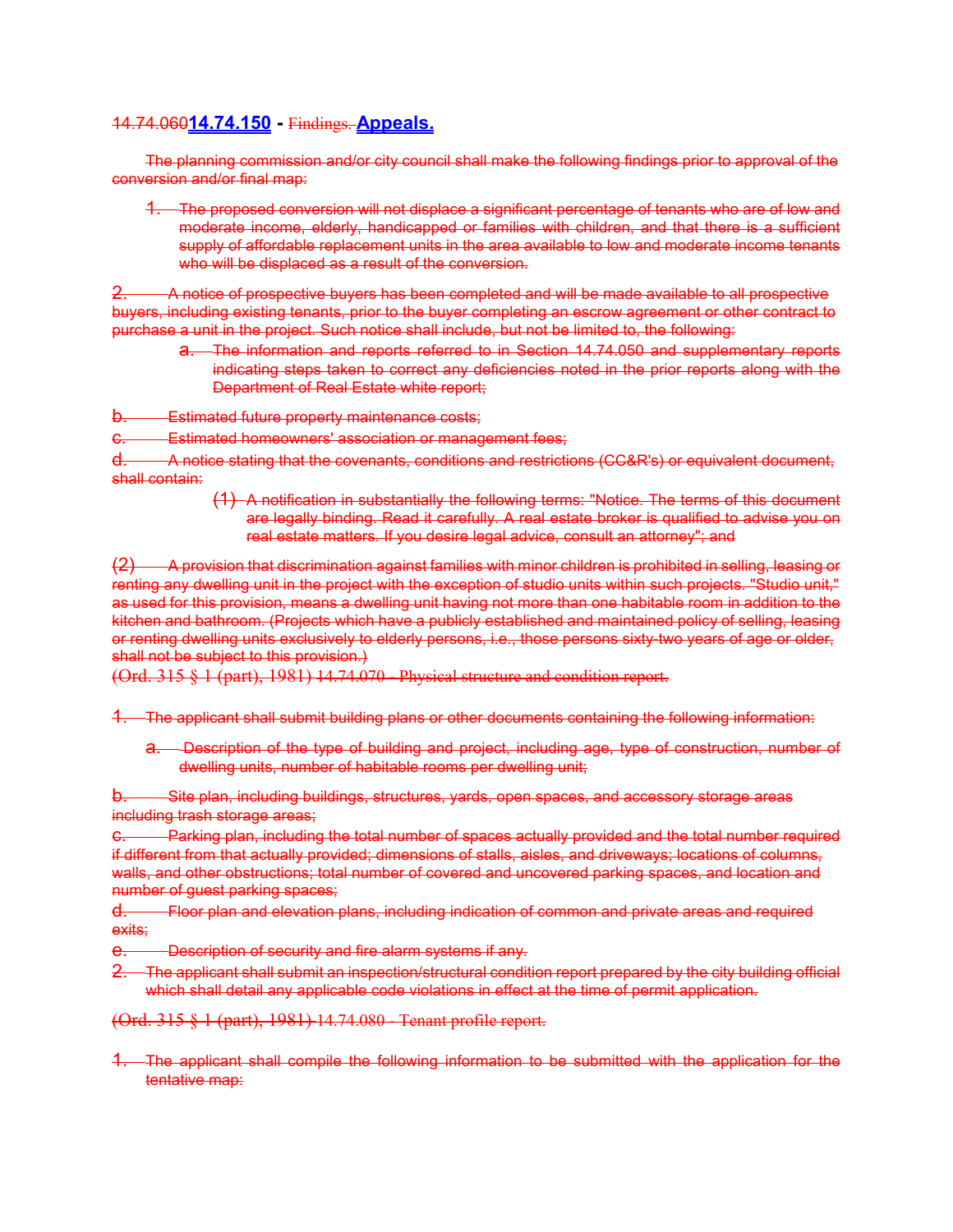a. A complete list of the rents for each unit in the project at the time of application, one month prior to the date of application, and six months prior to the date of application;

A complete list of the number of tenant households in the project who fall into the following categories:

(1) Elderly (having a member of the household who is sixty-two (62) years of age or older),

(2) Handicapped (as defined in Section 14.74.020),

(3) Households with small children (households with children under five years of age),

(4) Households with school-age children (households with children between the ages of five and eighteen (18)),

(5) Students (tenants who are heads of households or alone and who are enrolled as full-time students),

 $(6)$  Low income households (households whose income is less than eighty percent of the county median income, and/or households who are receiving rental assistance through the Section 8 program or any other federal, state or local program),

(7) Moderate income households (households whose income is within eighty-one (81) percent to one hundred twenty (120) percent of the county median income).

(Ord. 315 § 1 (part), 1981)

An appeal of the planning commission's decision on the conversion permit may be made to the city council pursuant to the procedure outlined in Chapter 14.78 of this Code.

#### **14.74.160 - Effective date of conversion permit**.

The decision of the planning commission shall be final after the time for appeal to the city council has lapsed, unless the project is located in the coastal appeals overlay and subject to requiring a coastal development permit, in which case the action is final once the California Coastal Commission appeal period has expired.

#### **14.74.170 – Documents to be provided to city.**

Prior to offering for sale to the public any unit within a Conversion project for which a conversion permit has been issued pursuant to this Section, the Applicant shall submit to city a copy of each of the following documents relating to the proposed project: the completed application for issuance of a final public report from the Department of Real Estate for the project proposed for Conversion, including all attachments and exhibits thereto; and the completed supplemental questionnaire, including all attachments and exhibits.

#### **14.74.180 – Lapse of conversion permit**.

A. An approved conversion permit shall expire with the associated map; any extensions of time for the map shall also extend the conversion permit. Where no map is required, the conversion permit shall expire two (2) years following the date the permit became effective, unless prior to the expiration of the permit, a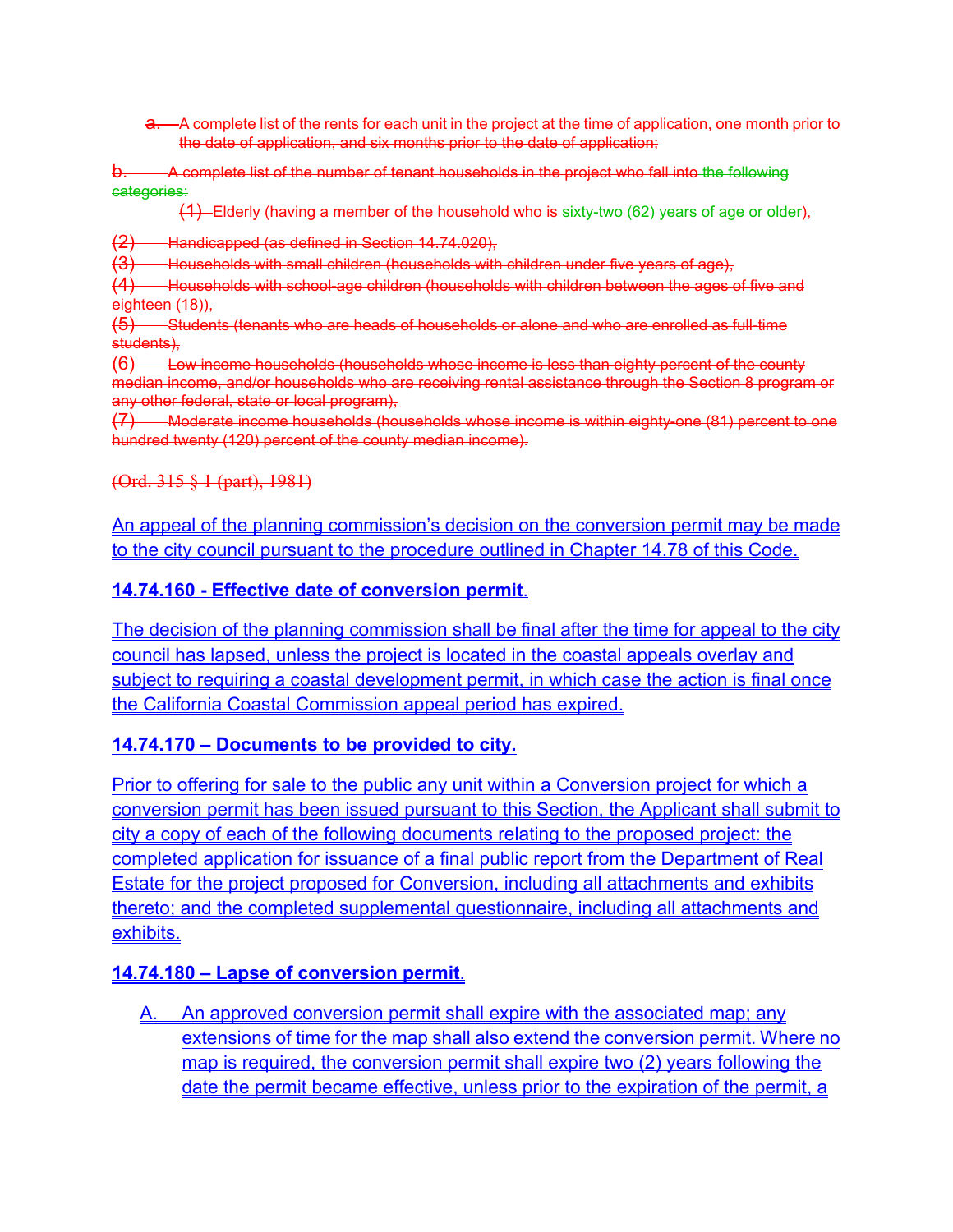written request for an extension that states the reason for the request is submitted to the community development director. The hearing body that granted the conversion permit may grant a one (1) year extension of the permit upon a showing of good cause. If the time limit expires and no extension has been granted, then the conversion permit shall be considered null and void.

B. Any extension of a conversion permit shall be conditioned to require compliance with any new provisions applicable to such Conversion projects and payment of all fees in effect at the time the extension is granted.

## **14.74.190 – Enforcement.**

A. It shall be unlawful to offer for sale, to offer to purchase, to agree to sell or buy, to sell or buy, or to assist in the sale or purchase of any Condominium, Community Apartment, Stock Cooperative, or Cooperative Apartment if the Conversion fails to comply with any provision of this Chapter or the claimed compliance was procured by fraud, misrepresentation, threat or payment of sums of money not authorized by this Chapter. Any such transaction is hereby declared to be contrary to public policy, and null and void.

B. The city attorney may bring an action on behalf of the city seeking injunctive relief to restrain or enjoin any violation of this Chapter. In any such action, all relief which may redress the violation may be awarded including, but not limited to, an order to make whole any individuals aggrieved by such violation. Where a public nuisance is created by the failure to comply with the physical improvements set forth in this Chapter, the city shall be entitled to record a notice of violation with the County Recorder. Where a notice of violation is so recorded, the city may avail itself to all the remedies found in state law, including, but not limited to, Health and Safety Code Section 17980.7, and the affected property shall be ineligible for a vacation rental license until such time the notice of violation is remedied.

C. In addition, the penalties in Chapter 1.08 shall be available to the city to remedy a violation of this Chapter.

D. Any resident of the city may bring an action seeking damages, penalties, and/or injunctive relief to restrain or enjoin any violation of this Chapter.

**E.** The remedies provided by this Section shall be in addition to any other remedies provided by law.

**14.74.200 – Administrative fee.**

The city council shall, by resolution, establish reasonable fees and deposits to fully defray the cost of administering this Chapter.

## **14.74.210 - No vested rights in tenants.**

No tenant, by virtue of the provisions of this Chapter, shall have a vested right from the city to any of the benefits or other interest provided herein. Nothing in this Chapter is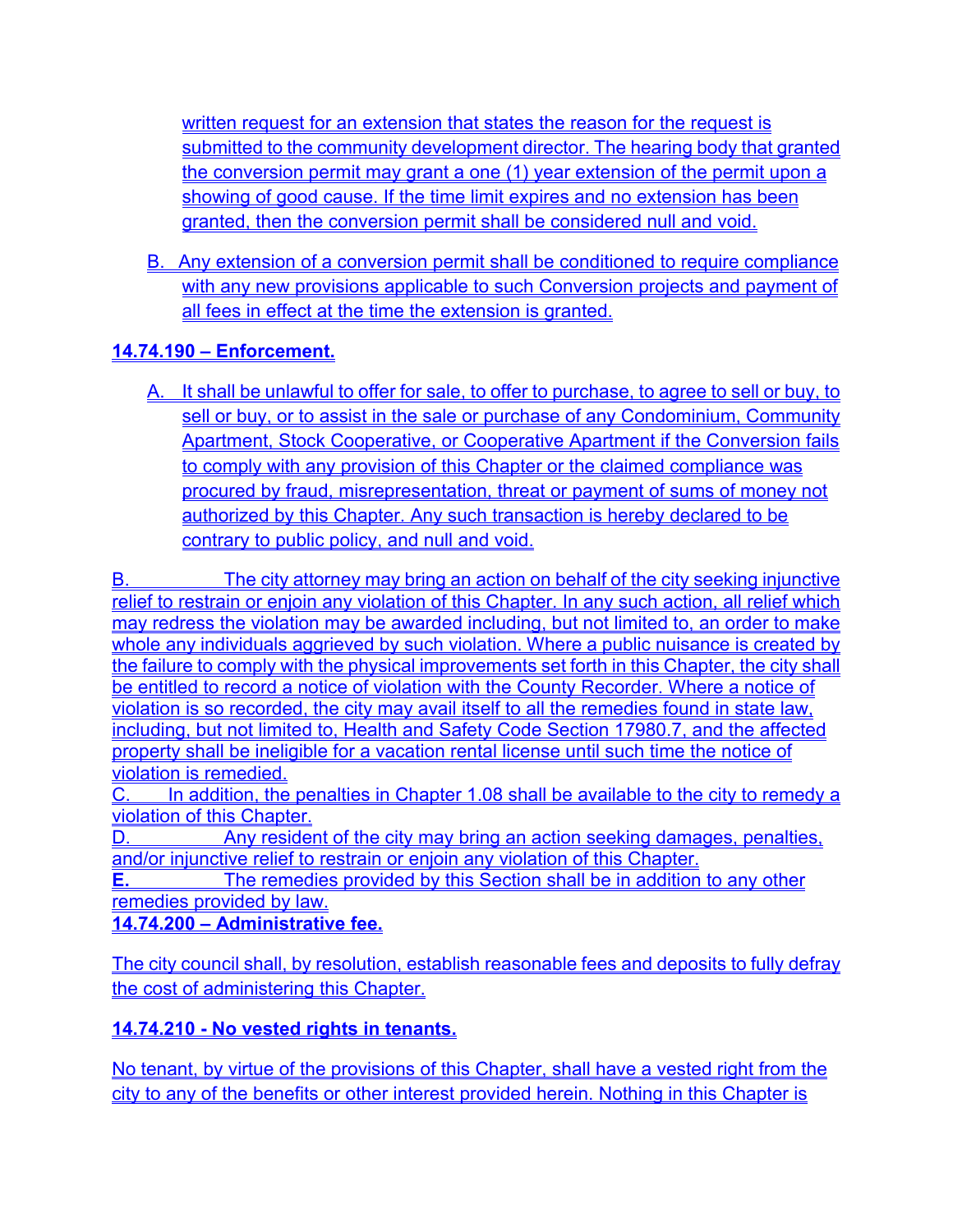intended to abridge any rights of tenants or obligations of owners as provided in state <u>law."</u>